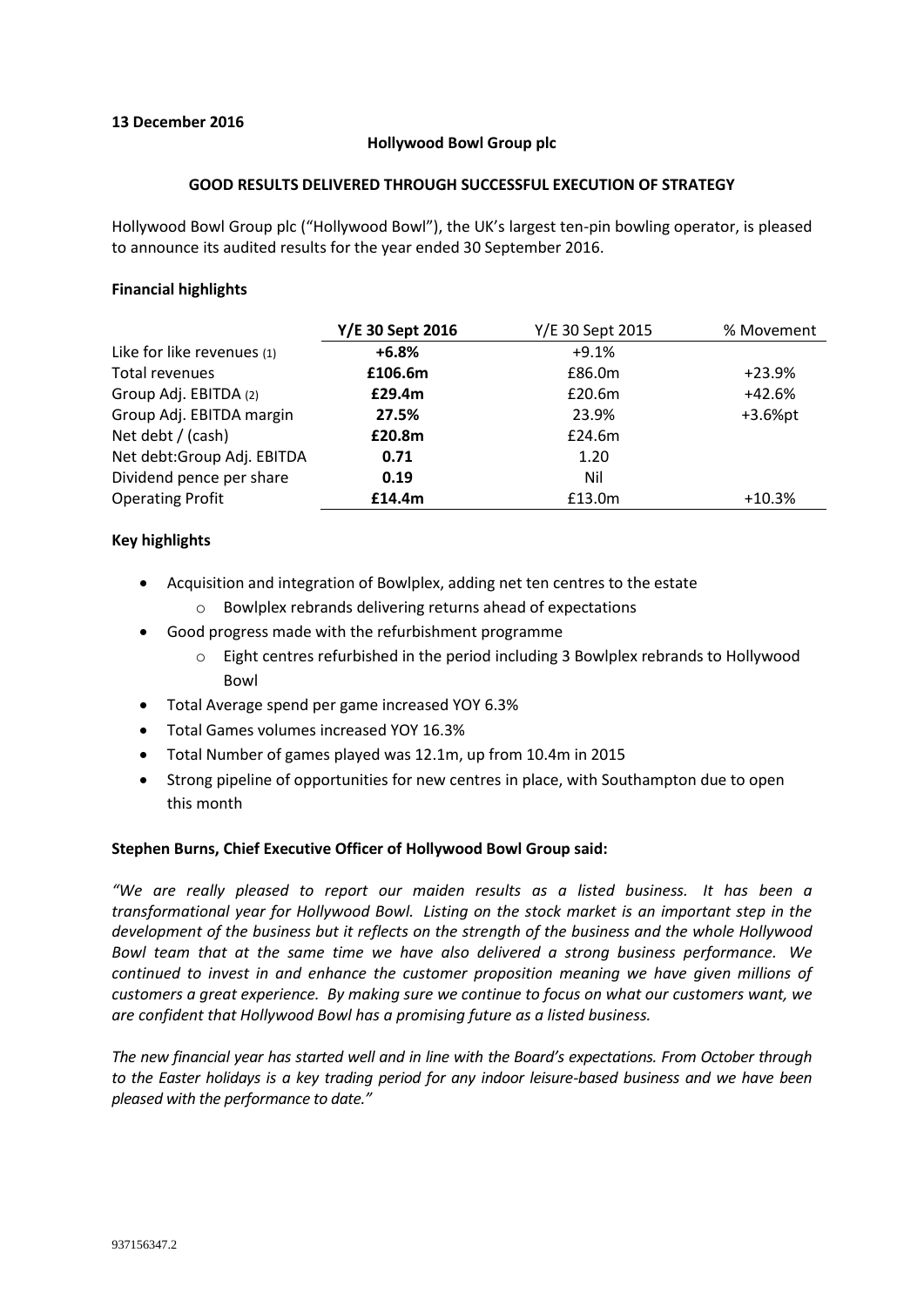**1** Like-for-like revenue is defined as total revenue excluding any new centre openings, acquisitions (2016: £15.6m), closed centres (2016: £0.3m, 2015: £1.4m) from the current or prior year, and any other non like-for-like income (VAT on children's shoes and no shows 2016: £0.4m) and is used as a key measure of core same centre growth.

**2** Group adjusted EBITDA (earnings before interest, tax, depreciation and amortisation) reflects the underlying trade of the overall business and excludes any one off benefits (VAT rebates for prior years), and costs (the net costs on two property transactions – Liverpool and Avonmeads - restructuring costs for Bowlplex acquisition and IPO related expenses). It is our view that these are not recurring costs.

#### **Enquiries:**

#### **Hollywood Bowl Group**

Steve Burns, Chief Executive Officer Laurence Keen, Chief Financial Officer Mat Hart, Commercial Director

via Tulchan Communications

+44 (0) 207 353 4200

**Tulchan Communications** James Macey White

**Notes to Editors:**

David Allchurch Matt Low

Hollywood Bowl is the UK's largest ten-pin bowling operator, with a portfolio of 54 centres operating across the UK under the Hollywood Bowl, AMF and Bowlplex brands. The Group specialises in operating large, high quality bowling centres, predominantly located in out of town multi-use leisure parks (typically co-located with cinema and casual dining sites) and large retail parks. The centres are designed to offer a complete family entertainment experience with each centre offering at least 16 bowling lanes, on-site dining, licensed bars, and state-of-the-art family games arcades.

#### **CHAIRMAN'S STATEMENT**

#### **Overview**

We were delighted to achieve a major Group milestone this year and list on the Main Market of the London Stock Exchange on 21 September 2016, and I welcome our new shareholders to this exciting business.

We focus on offering a high-quality bowling experience, with an emphasis on family-friendly entertainment, and we are well-placed to take advantage of the forecast growth in the UK ten-pin bowling market.

Our proposition is extremely competitive, and we have identified a number of opportunities to drive further growth. We have a strong pipeline of new centres, and our refurbishment programme aims to refurbish and rebrand between 7 and 10 centres each year.

#### **Results**

Hollywood Bowl Group has had an excellent year. Highlights include the acquisition of Bowlplex in December 2015, adding 11 new sites to our portfolio, and the successful rebranding of 3 of these Centres into Hollywood Bowl, as well as an increase in like-for-like and total Group revenue, and EBITDA.

This financial performance demonstrates the strength of our proven operating model with superior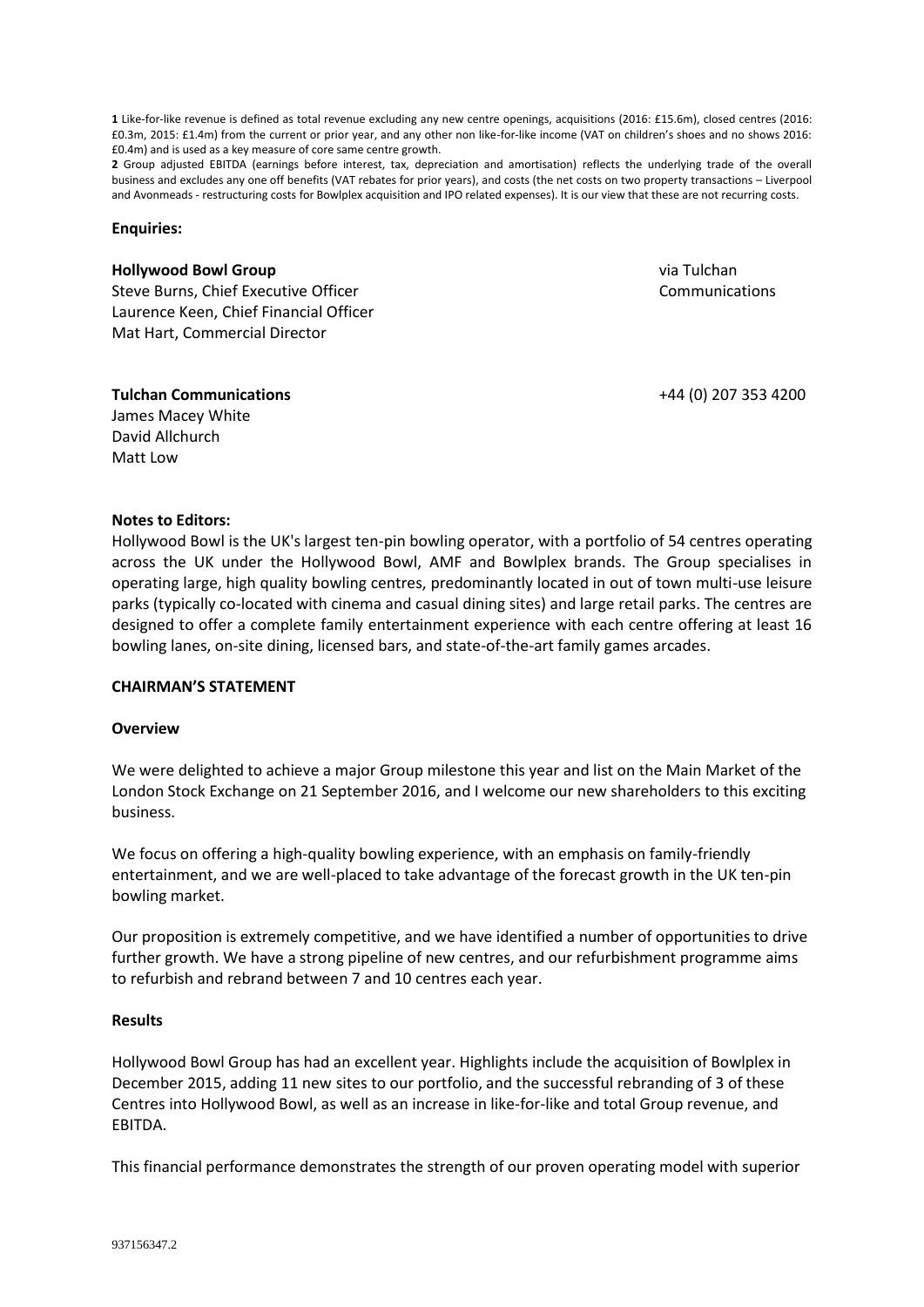customer service, high-quality product offering and a disciplined pricing strategy.

Our strong balance sheet has been further strengthened by our listing, which has also given us greater flexibility to capitalise on growth opportunities and to generate long-term value for all shareholders. Our enhanced public profile and status with customers, landlords, developers and business partners will assist in the recruitment of key management and employees, as well as provide our management and employees with the opportunity to be owners of this great business and give access to capital markets to deliver our strategy.

### **Corporate governance**

I believe that good corporate governance is vital to support our future sustainable growth and the Board, which has extensive experience of running companies in the leisure and retail sectors, is committed to the highest standards of corporate governance. At IPO we appointed Nick Backhouse as the Senior Independent Non-Executive Director and Chairman of the Audit Committee and Claire Tiney as a Non-Executive Director and Chair of the Remuneration Committee. Nick and Claire bring significant additional experience and support to the Board and have already made a significant contribution to the Board's discussions. Our Corporate Governance Report describes the work we have done throughout the IPO process to develop our Board and Committee processes and to support the development of a robust governance structure.

### **Dividend**

We intend to adopt a progressive dividend policy while maintaining an appropriate level of dividend cover. While we have only just started operating as a publicly-listed company, the Board is pleased to recommend a final dividend for the year ending 30 September 2016 of 0.19 pence per ordinary share, reflecting the short period of the financial year that the Group was listed.

#### **People and culture**

I would like to record my thanks to the Board and to the whole team for their commitment and dedication to the Group over 2016. I believe that attracting, motivating and retaining employees of the right calibre is vital to the continued success of the Group, and in 2017 we will introduce a scheme to give all our team the opportunity to become shareholders of the business.

A key element of our culture is the promotion of corporate social responsibility within our business and our local communities, which we believe supports continued generation of sustainable value and enhances our ability to deliver on our strategic objectives.

#### **Outlook**

I have been enormously impressed by the progress of the Hollywood Bowl Group over the past year and I am very excited to continue as Chairman. I believe we are well-positioned to create value for both institutional and employee shareholders as we work every day to generate the right levels of positive energy to deliver the best possible experience for our customers.

**Peter Boddy Chairman** 13 December 2016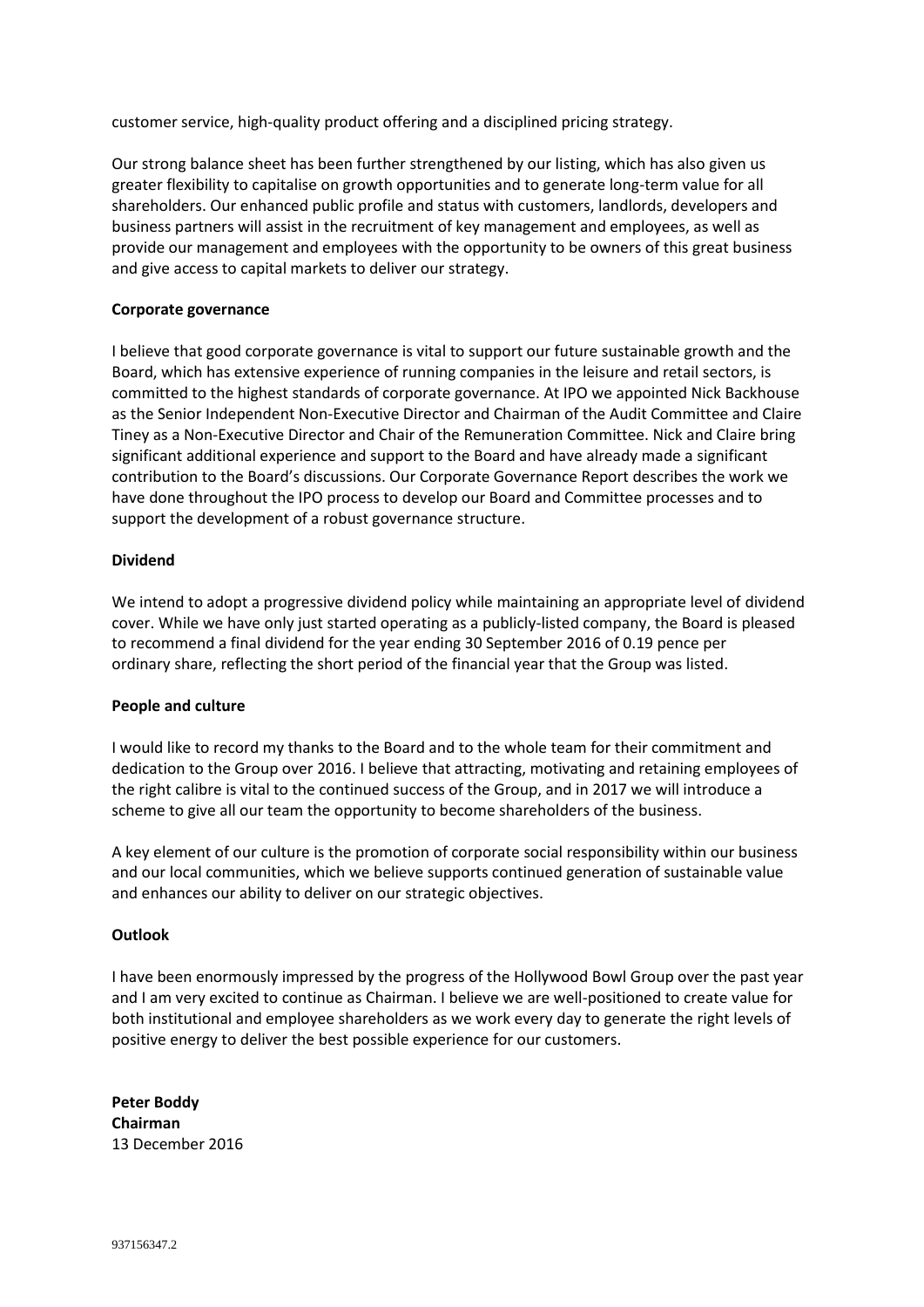### **CHIEF EXECUTIVE REVIEW**

I am delighted to present my first Chief Executive's Review statement following our listing on the Main Market of the London Stock Exchange in September 2016.

It has been a fantastic year for Hollywood Bowl Group. The transformational acquisition of Bowlplex, the continued successful roll-out of our refurbishment programme and our customer-focused operating model, have combined to deliver revenue growth of 23.9 per cent on the prior year, and 6.8 per cent on a like-for-like basis. This led to Group adjusted EBITDA of £29.4m, showing a 42.6 per cent increase over the year.

Hollywood Bowl Group is the UK ten-pin bowling market leader, with 54 centres across the UK operating out of a high-quality property portfolio. Our ongoing refurbishment programme and investment in new centres over FY2016 has increased our scale, resulting in reduced operational and capital costs, improving margins and higher returns.

Our enhanced offering is gaining more traction with our core family customer group, which are coming to our venues more frequently, and extending their experience once there. Our state-of-theart centres, coupled with our strong covenant, makes us an attractive choice for landlords looking for a leisure operator. This underpins the growth of our estate and our future development pipeline.

### **Growth Strategy**

Our strategy focuses around two core elements: organic growth and investment- led growth and we are pleased with the progress we have made in FY2016.

#### **Like-for-like growth**

Our rise in like-for-like growth has a number of drivers, including an increasing number of visits per customer. The branded bowling industry average frequency of visit per customer is c.1.1 times per year. Hollywood Bowl Group has outperformed this, increasing its average to 1.32 for FY2016. This result is testament to our refurbishment programme, which has resulted in more customers experiencing our high-quality environment. We have invested in enhancing service levels and are also using our Customer Relationship Management (CRM) system and customer database to encourage more regular visits and to promote other revenue streams via targeted campaigns.

We continue to work to increase spend per game by improving the customer experience and 'dwell time' in each centre. The average spend per game rose from £8.12 to £8.63 in FY2016, while the number of games played increased from 10.4m in FY2015 to 12.1m in FY2016. Our prices remain among the lowest of the major multiple ten-pin bowling operators which we believe provides scope to more effectively target promotions without impacting the Group's relative price competitiveness.

The introduction of Hollywood Diner has increased food spend of customers on-site over FY2016 by 19 per cent year-on-year against the rest of the estate. Our high-quality amusement offering has complex and engaging games, and is well maintained, resulting in shortened repair call-out times, leading to an increase in average amusement spend per game of 8.8 per cent in FY2016. The introduction of VIP lanes, currently in 23 centres, which cost an additional £1 per game per person, have also driven incremental increases in spend per game.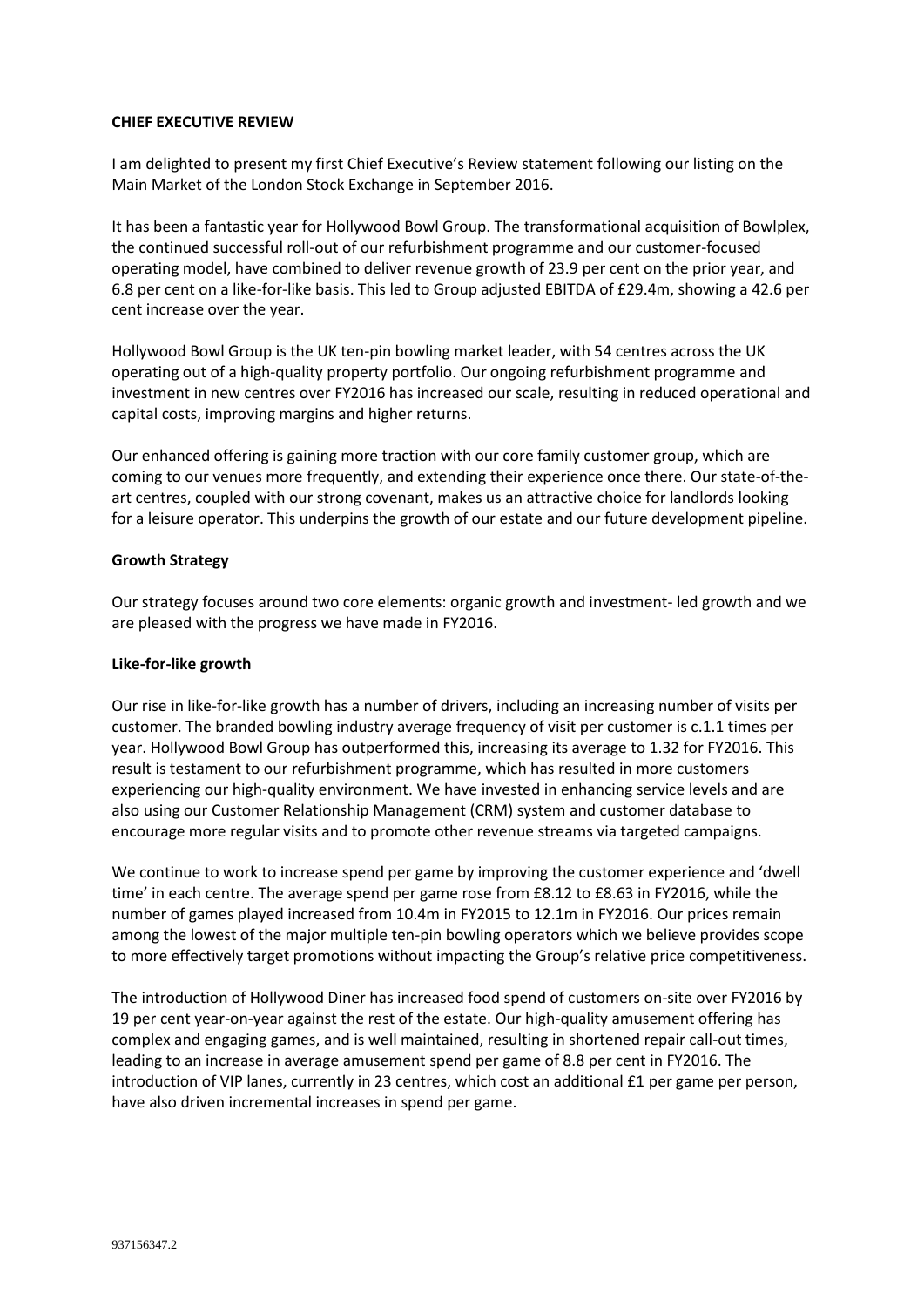### **Refurbishment and conversion Programme**

We completed 8 full refurbishments in FY2016 including the rebrand of 3 Bowlplex centres in Oxford, Basingstoke and Poole Tower Park to Hollywood Bowl. Refurbishments have included a full refresh of all external signage, the introduction of new bowling environments, a new customerfriendly scoring system, new dining concepts such as the Hollywood Diner, as well as the introduction of VIP lanes. The 8 refurbishments are on track to outperform our 33 per cent targeted Return on Investment (ROI).

# **Development of our property portfolio**

We aim to grow the portfolio through new openings and selective acquisitions. We have integrated the 11 Bowlplex centres acquired in December 2015, with initial returns from the first 3 rebrandings delivering above expectations. We intend to refurbish an average of 3 Bowlplex centres a year, to bring them in line with the higher standards across the remainder of the Group's estate.

Ongoing focus on our existing portfolio has also paid dividends, with a surrender and new lease arrangement on our Liverpool centre, which should result in an estimated £450,000 benefit in FY17, and includes a clause to relocate next to a new cinema on the redeveloped Edge Lane Park in 2018.

### **Focus on People**

We operate centres in a range of different markets and each one draws on our central support network to fulfil their local customer-led ambitions. Our people are instrumental in the running of our business and we are passionate that diversity in our employee base, combined with high levels of employee well-being and job satisfaction, is integral to delivering a high-quality customer experience. Our Net Promoter Score (NPS) level of 59 per cent is testament to our successful approach.

We are committed to providing an inclusive and supportive environment for all our people, with opportunities to develop rewarding careers.

Centre Managers and Assistant Managers receive an uncapped bonus for hitting their profit budget which, in turn, entitles them to share in a proportion of any amount achieved over targeted management profit (EBITDA pre-property costs), subject to also meeting customer engagement and satisfaction targets.

In November 2016, we introduced a share scheme, granting free shares for centre management, and all team members will also have the opportunity to invest in additional shares via a Share Incentive Plan (SIP) in the near future.

#### **Use of Technology**

Our technology platform offers scalability and flexibility to support future growth. Over FY2016, we continued to invest in the development of our sophisticated CRM system to enable and improve customer targeting. Our web-based reservation and CRM system has been a key enabler of growth. Accordingly we prioritised the migration of the Bowlplex centres so that all 54 centres now use this system.

We have also made further improvements to our proprietary scoring system, enabling us to deliver a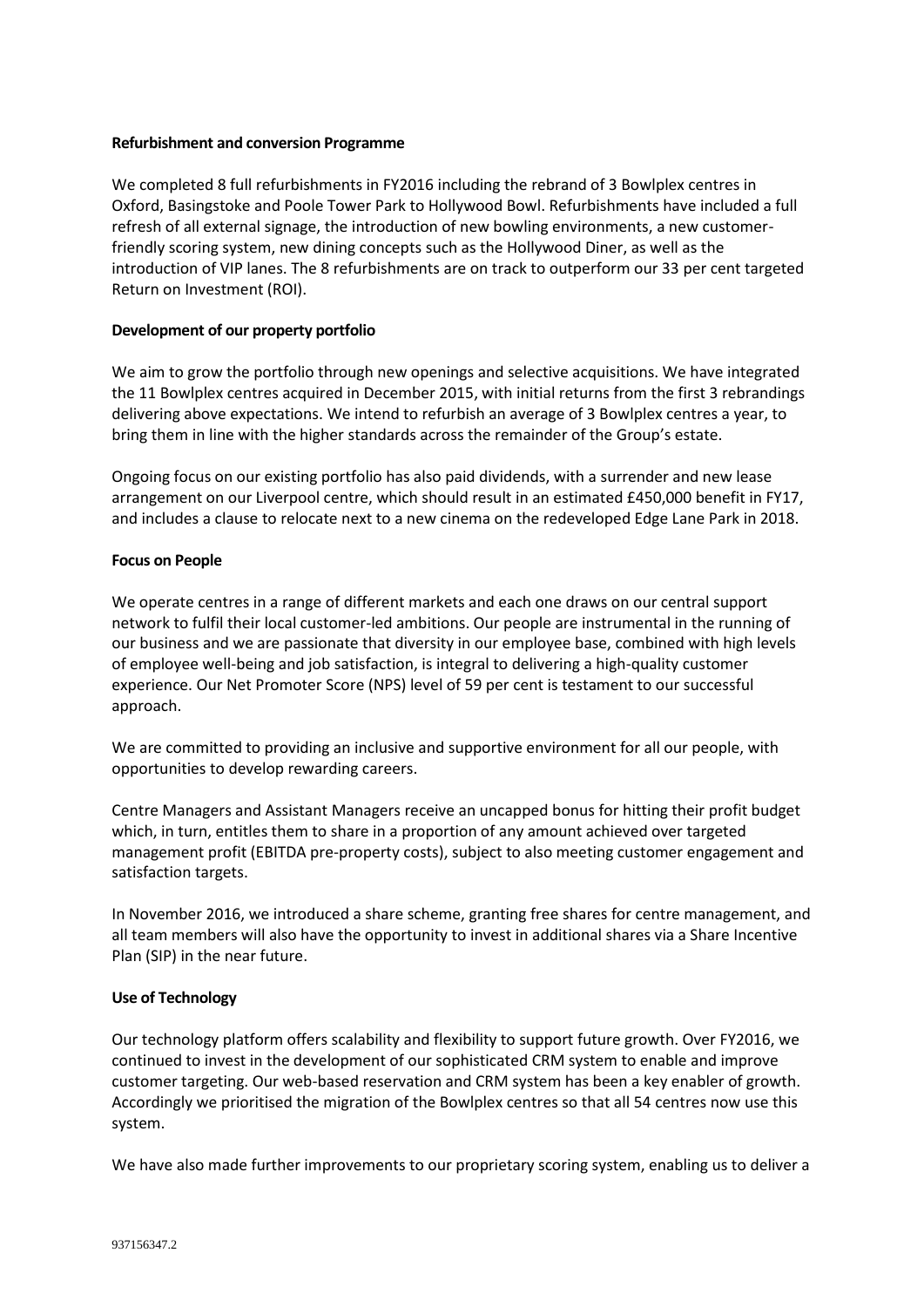more personalised communications flow pre- and post-visit, as well as enhancing the 'in-centre experience' and encouraging multi-bowler data capture throughout the game. We will continue to deploy our proprietary scoring system in our centres as part of refurbishment and new centre openings.

Our digital marketing programme has driven significant revenue and remains a key strategic area. This focus on understanding the customer and using targeted marketing to reach them has allowed us to respond to consumer trends in order to drive more frequent customer visits.

# **MARKET OVERVIEW**

The ten-pin bowling market is part of the wider UK leisure sector and offers a competitively-priced family leisure experience and broad customer appeal. The UK leisure sector was worth an estimated £80.3bn in 2015, of which ten-pin bowling had a market share of 0.3 per cent. The UK ten-pin bowling market generated estimated sales of £303m in 2015, of which Hollywood Bowl Group had a market share of approximately 33 per cent<sup>1</sup>.

# **Recent growth**

The amount of total sites in the UK ten-pin bowling market has remained relatively static over the past 5 years, as a number of independent sites have closed while Hollywood Bowl Group and QLP have opened centres.

However, from 2013 to 2015, ten-pin bowling was the fastest-growing segment of the UK leisure sector, with 6 per cent revenue growth compared to an average growth of 3 per cent across the wider UK leisure sector<sup>2</sup>.

This growth was largely driven by the major multiples, as they have invested in reinvigorating customer engagement through customer relationship management platforms, refocusing the bowling proposition towards family leisure, improving ancillary product offerings and driving operating improvements. Hollywood Bowl Group delivered the greatest growth in this market segment, with a CAGR of 10.7 per cent over 2013 to 2015.

# **Market Growth Opportunities**

As with the wider UK leisure market, growth in ten-pin bowling is predominantly driven by macroeconomic factors such as increases in GDP, consumer confidence and disposable income.

The major multiples segment of the UK ten-pin bowling market is forecast to grow by a CAGR of 4.3 per cent per annum from 2015 to 2019, greater than the total UK leisure sector forecast growth of 3 per cent<sup>3</sup>.

This growth is expected to be underpinned by developing new sites, continued refurbishment of existing centres and improvement in the customer experience, increasing participation in ten-pin bowling, visit frequency and spend per game. There is also scope for major multiples to increase their share of the ten-pin bowling market as weaker operators, particularly independent operators and other multiples, become less competitive or exit the market.

By comparing visits to ten-pin bowling centres with visits to the cinema, it is evident that the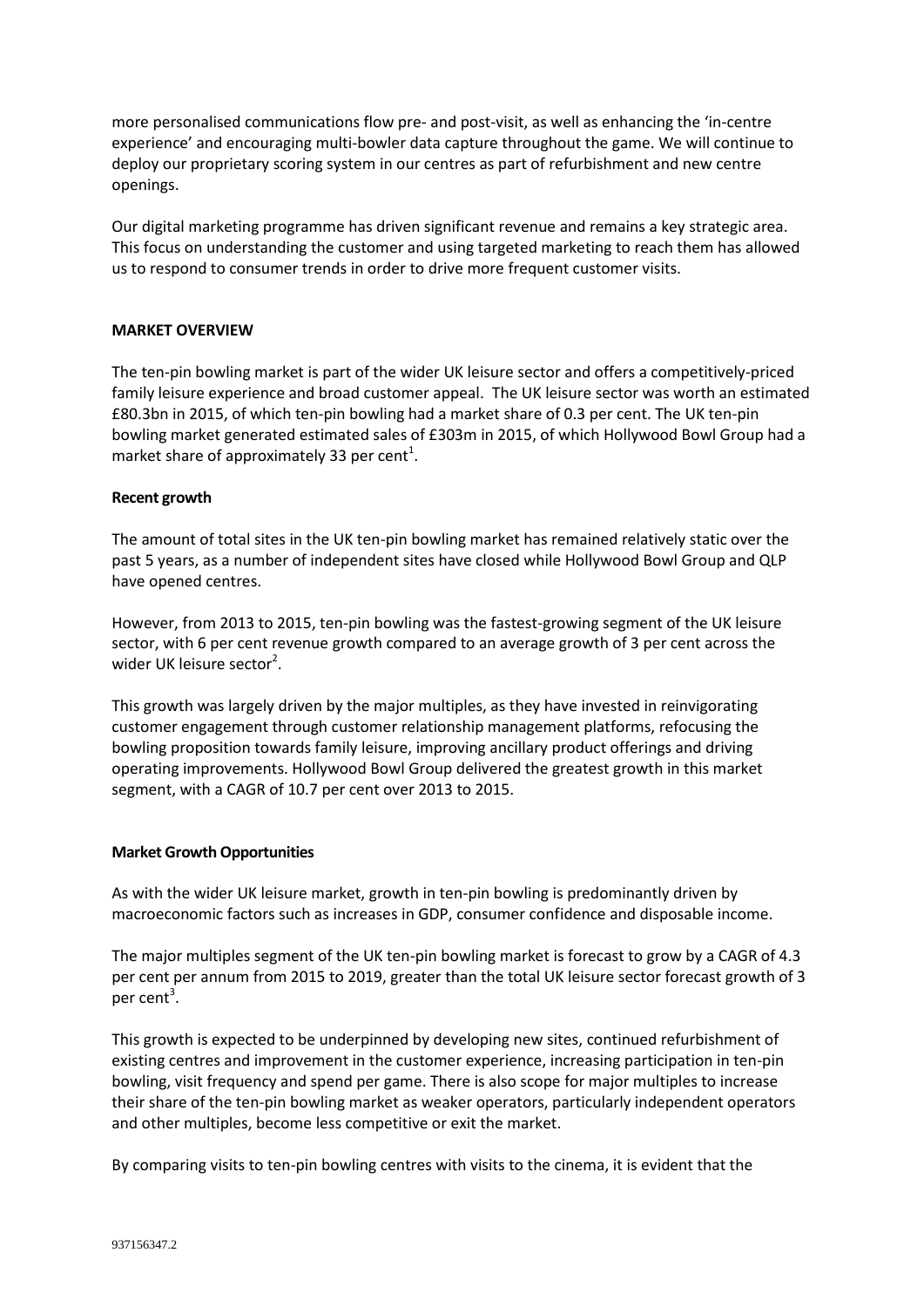opportunity to increase the size of the ten-pin bowling market in the UK is significant<sup>4</sup>, in terms of both numbers of centres and frequency of visits.

In the UK, ten-pin bowling is a relatively low-frequency activity compared to other forms of leisure such as the cinema. 67 per cent of consumers have not participated in ten-pin bowling over the past 12 months, compared to 32 per cent for cinemas<sup>5</sup>. This could be due to the accessibility of bowling sites – an estimated 47 per cent of the UK population live within a 15-minute drive of a bowling centre, compared to 69 per cent living within a 15-minute drive from a cinema<sup>6</sup>. This indicates that there is significant potential for ten-pin bowling centre roll-out in the UK given the extent of underserved regions and opportunities to increase participation through improved customer propositions and competitive pricing relative to other leisure experiences.

Hollywood Bowl Group is leading the way in driving growth in the major multiple segment with our refurbishment and new site development programme and focused strategy of driving repeat visits and a higher spend per game.

The Group has identified at least 20 potential new sites in the medium term. This assessment incorporates factors such as catchment size and demography; competitor presence; and centre type and availability.

From our established opening model, relationships with landlords, strong covenant and continued maintenance programme across the estate, Hollywood Bowl Group is well-positioned to capitalise on the market growth potential.

### **Outlook**

The new financial year has started well and in line with the Board's expectations. October through to the Easter holidays is a key trading period for any indoor leisure-based business and we have been pleased with the performance to date.

The Bowlplex centres are now fully integrated and reaping the benefits from the introduction of the Group's operating model, with revenues up 9.4 per cent year-on-year. The refurbishment and rebrand of the Brighton Bowlplex will be completed in time for the Christmas 2016 trading period, and we are on course to complete between 7 and 10 refurbishments/rebrands in FY2017.

Our property pipeline is at its strongest in our history. We are on schedule to open in the Southampton Watermark development during December 2016, and in the intu shopping centre in Derby during April 2017. We are also in advanced stages of negotiation with landlords on 4 further potential new sites with 4 others under review. We are well-positioned to deliver on our target of opening 2 new centres per year.

3 months into our life as a listed business, our strategic priorities and financial results are progressing well. Our focus remains on delivering an exceptional experience for every customer, every time, increasing value for shareholders.

# **Stephen Burns Chief Executive Officer** 13 December 2016

Key: 1, 2, 3, 4, and 6, Source: Pragma Consulting Report (June 2016). 5, Mintel Leisure Report 2015.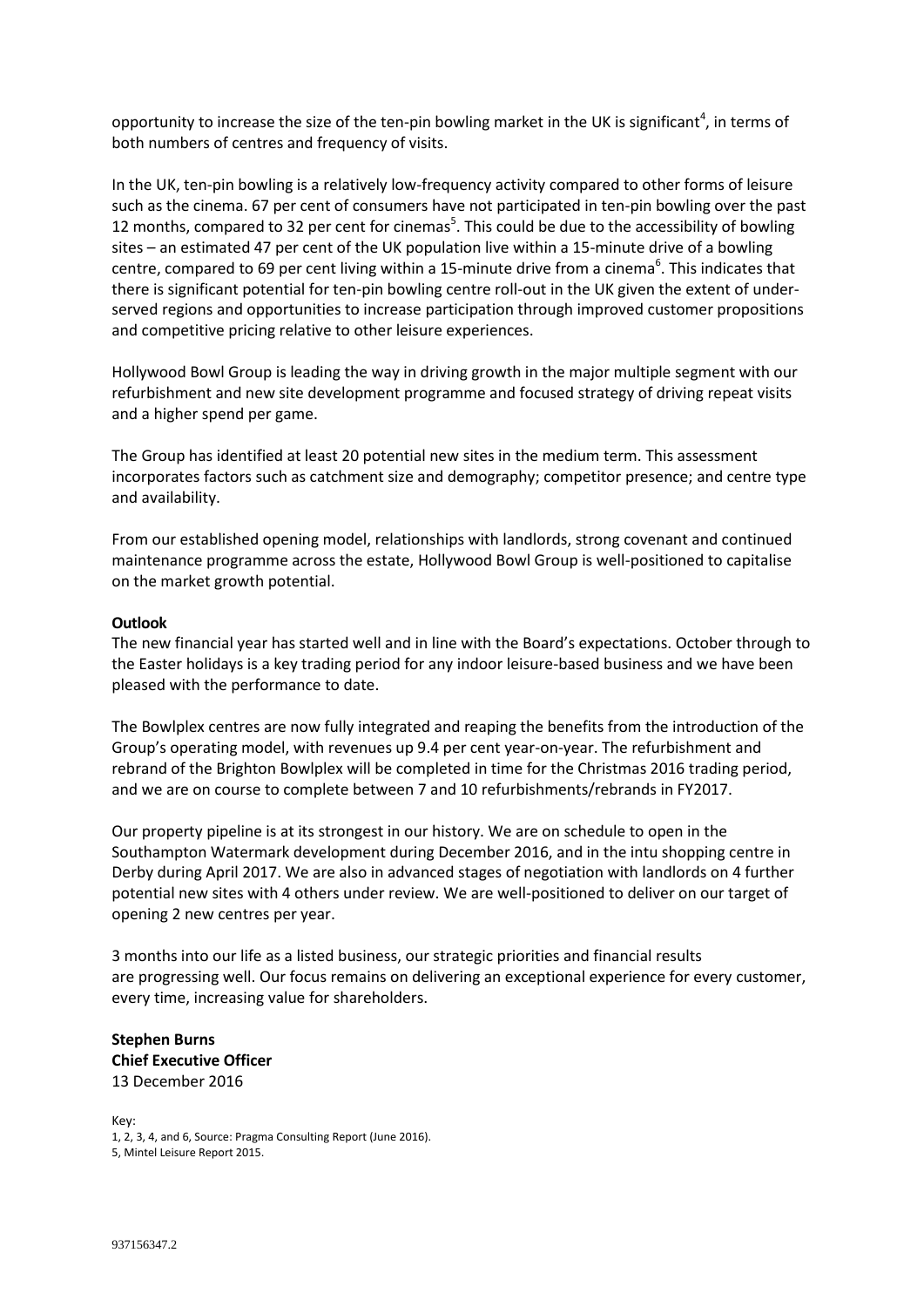#### **FINANCE REVIEW**

|                                        | 30 September      | 30 September |
|----------------------------------------|-------------------|--------------|
|                                        | 2016              | 2015         |
|                                        | f'000             | f'000        |
| Total number of centres                | 54                | 44           |
| Number of games played                 | 12.1 <sub>m</sub> | 10.4m        |
| Revenue                                | £106.6m           | £86.0m       |
| Gross profit                           | 83.9%             | 82.6%        |
| Group adjusted EBITDA <sup>1</sup>     | £29.4m            | £20.6m       |
| Group operating cash flow <sup>2</sup> | £23.7m            | £15.4m       |
| Group expansionary capital             |                   |              |
| expenditure                            | £3.5m             | f2.4m        |

1 Group adjusted EBITDA (earnings before interest, tax, depreciation and amortisation) reflects the underlying trade of the overall business and excludes any one off benefits (VAT rebates for prior years), and costs (the net costs on two property transactions – Liverpool and Avonmeads - restructuring costs for Bowlplex acquisition and IPO related expenses). It is our view that these are not recurring costs

2 Group operating cash flow is calculated as Group adjusted EBITDA less working capital and maintenance capital expenditure.

Our Group adjusted EBITDA growth has been achieved through continued customer focus and ensuring that each of our centres offers a great family experience on every visit. Group adjusted EBITDA increased by 42.6 per cent during the year mainly due to revenue growth over this period. This has been driven through the acquisition of Bowlplex (December 2015) as well as the growth of the core estate through refurbishments and continued spend on maintenance capital.

#### **Growth drivers**

The strength of the Group's strategy is reflected in our revenue performance for the year, which was driven by 3 main areas: the acquisition of Bowlplex in December 2015; growth in spend per game; and like-for-like growth in the number of games.

Bowlplex revenues since acquisition were £15.6m and increased 9.4 per cent versus prior year over the same period. This was in part due to the implementation of the Group's process and procedures, including the Customer Contact Centre (CCC), CRM and reservation system and rebranding of 3 centres during H2 FY2016 to Hollywood Bowl.

Over the past 12 months, we have invested in refurbishing 5 centres which are on track to deliver above 33% ROI, as well as rebranding 3 Bowlplex centres, with extremely encouraging returns of 94 per cent on capital invested (although with less than 26 weeks post-investment for these 3 centres, we urge caution in extrapolating this out to the full year). VIP lanes are also now operating in 23 centres and customers continue to enjoy the surprise and delight element of this.

The continued investment in our centres and teams delivered like-for-like revenue growth of 6.8 per cent.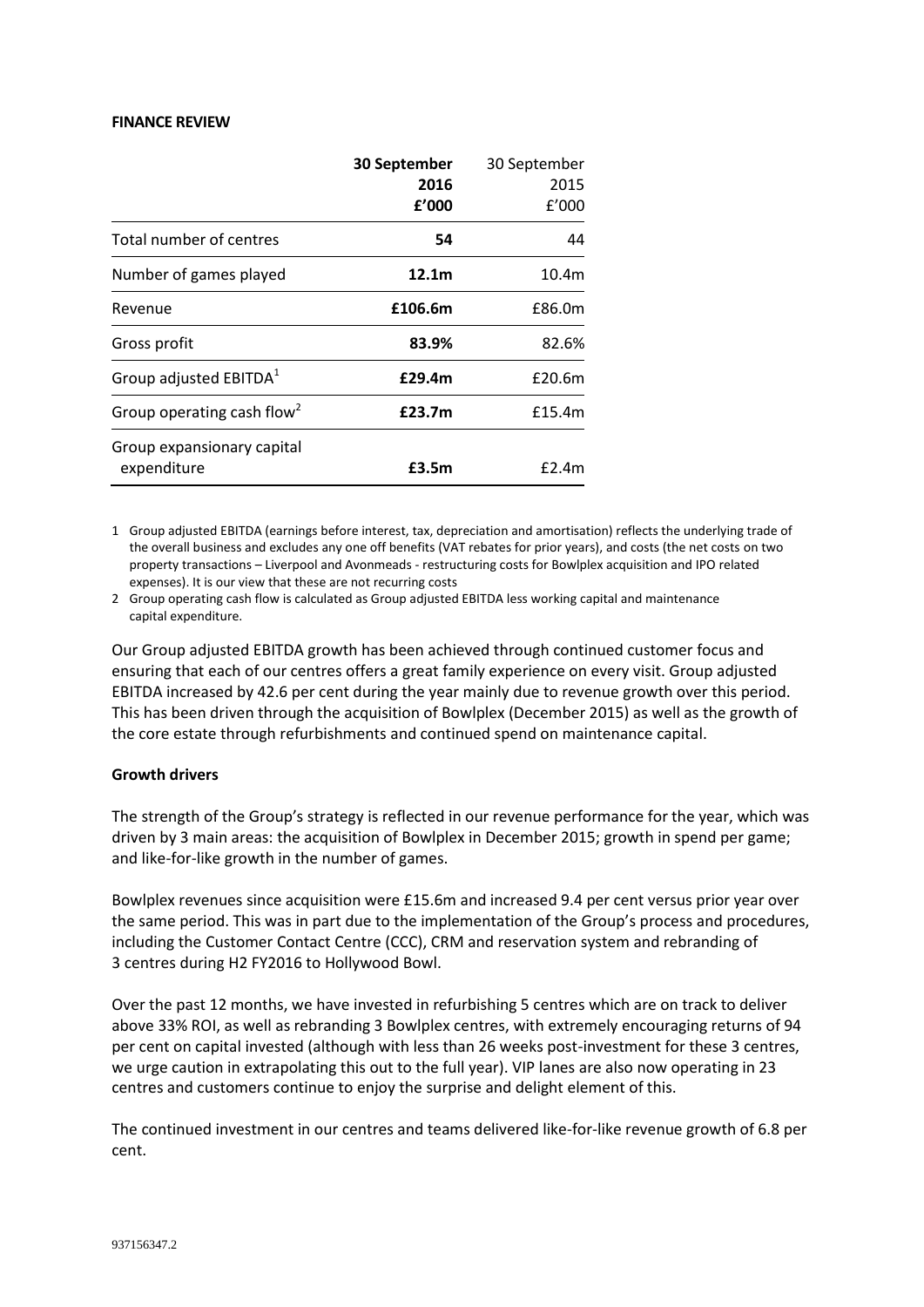Like-for-like revenue is defined as total revenue excluding any new centre openings, acquisitions (2016: £15.6m), closed centres (2016: £0.3m, 2015: £1.4m) from the current or prior year, and any other non like-for-like income (VAT on children's shoes and 'no-shows' 2016: £0.4m) and is used as a key measure of same centre growth.

Given the challenging summer with unprecedented dry and hot weather over the school holidays, we are pleased with our record sales performance over this period.

Group revenue increased by 23.9% (£20.6m) to £106.6m, from £86.0m in the year ended 20 September 2015.

#### **Gross margin**

Gross profit margin improved from 82.6 per cent to 83.9 per cent primarily as a result of the full-year effect of new food and drink contracts, and improved terms on amusements for the like-for-like estate post the Bowlplex acquisition. The slight change in revenue mix also helped margins, with Bowling increasing its share from 47.97 per cent to 48.21 per cent, with a 100 per cent gross profit.

#### **Administrative expenses**

Administration expenses increased by 31.7 per cent driven primarily by the acquisition of Bowlplex.

|                                                                        | 30 September | 30 September |
|------------------------------------------------------------------------|--------------|--------------|
|                                                                        | 2016         | 2015         |
|                                                                        | £'000        | E'000        |
| <b>Employee costs</b>                                                  | 20,024       | 16,658       |
| Other fixed property                                                   | 26,332       | 22,343       |
| Maintenance and supplies                                               | 1,796        | 1,545        |
| Other expenses                                                         | 3,848        | 2,203        |
| Corporate costs                                                        | 8,822        | 7,737        |
| (Profit)/Loss on disposal of<br>property, plant and                    |              |              |
| equipment                                                              | (745)        | 17           |
| Depreciation and                                                       |              |              |
| amortisation                                                           | 9,809        | 8,266        |
| <b>Exceptional items (excludes</b><br>other income in 2016 of £1,395k) | 6,558        | (722)        |
|                                                                        |              |              |
|                                                                        | 76,444       | 58,047       |

Administrative expenses increased to £76.4m in the full year to 30 September 2016, from £58.0m in the previous year. Property and employee costs are the largest expenses in the business, with the year-on-year increase primarily the result of the acquisition of Bowlplex in December 2015. Property costs on a constant basis stayed static across both years, at £22.0m with rent reviews and property rates increases netted off by a reduction in utility usage with the full-year effect of LED lighting and a lower insurance charge in the year. Employee costs on a constant centre basis increased from £16.5m to £16.9m, driven by the national living wage and national minimum wage impacts.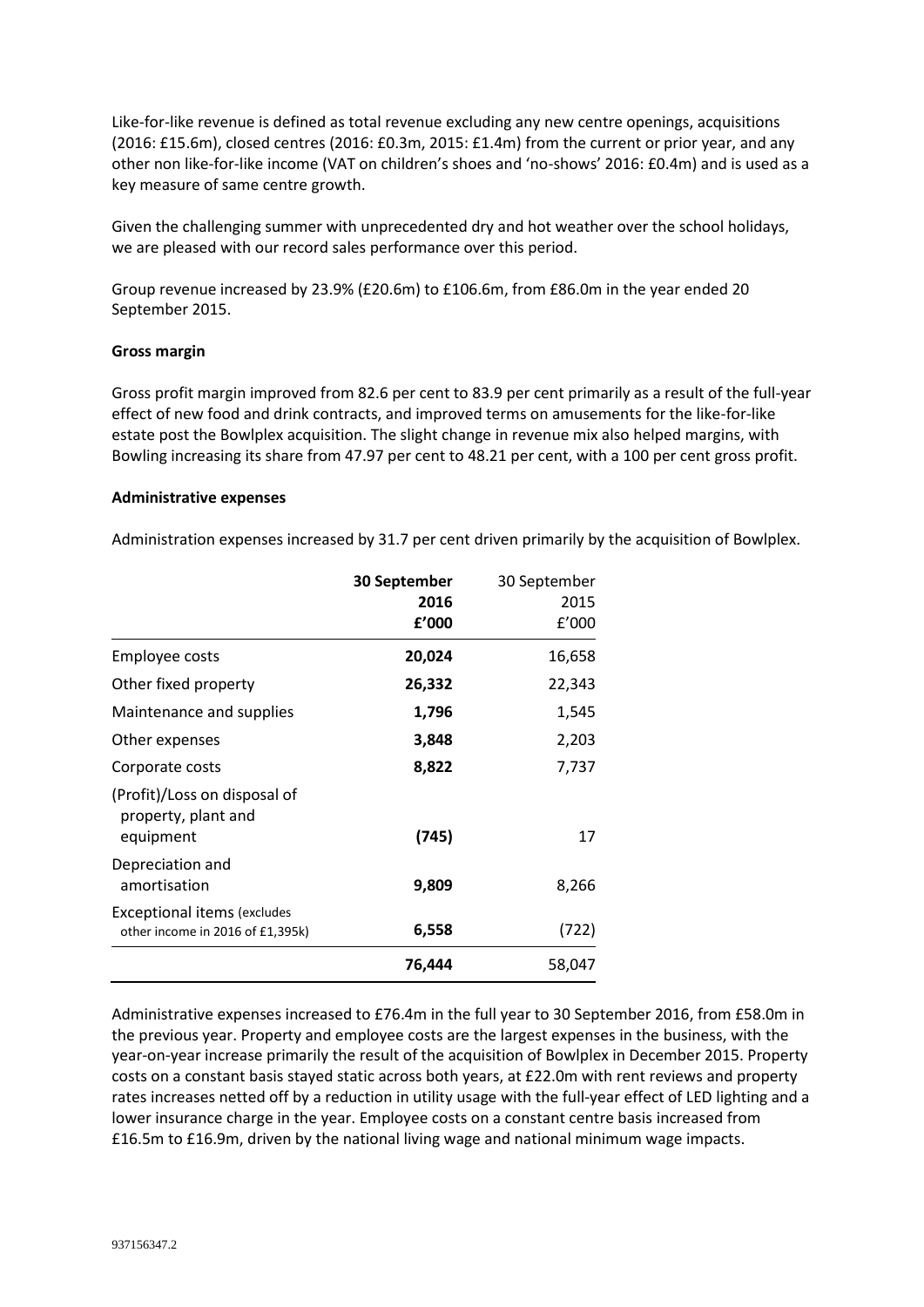Total maintenance and supply costs increased by 16.2 per cent due to Bowlplex centres as well as purchasing new balls to ensure customers are receiving a great experience in our centres.

### **Group adjusted EBITDA**

Group adjusted EBITDA increased during the year mainly due to revenue growth over the 12-month period, driven through the acquisition of Bowlplex as well as the growth of the core estate through refurbishments and continued spend on maintenance capital to ensure that all centres are inviting family entertainment centres.

Depreciation increased from £7.8m in 2015 to £9.3m in 2016, largely as a result of the Bowlplex acquisition. Corporate costs increased by 14 per cent per cent to £8.8m in FY2016, from £7.7m in FY2015. This is due to the investment in specific business functions to support the integration of Bowlplex, more CCC heads, the inclusion of a proportion of the plc costs with Non-Executive Directors, while bonuses were materially the same as the prior year. Professional fees also rose in FY2016 as a result of advisers receiving 10 per cent of the rate rebates and an increase in audit fees, on account of the audit in a PLC environment and a half year audit for the purpose of IPO. As a percentage of total sales, total corporate costs represented 8.3 per cent in FY 2016, against 8.9 per cent in FY2015.

|                          | 30 September | 30 September |
|--------------------------|--------------|--------------|
|                          | 2016         | 2015         |
|                          | f'000        | f'000        |
| Operating profit         | 14,378       | 13,034       |
| Depreciation             | 9,316        | 7,758        |
| Amortisation             | 493          | 508          |
| EBITDA                   | 24,187       | 21,300       |
| <b>Exceptional items</b> | 5,163        | (722)        |
| <b>Adjusted EBITDA</b>   | 29,350       | 20,578       |

Management use EBITDA adjusted for exceptional items (adjusted EBITDA) as a key performance measure of the business.

# **Exceptional items**

In FY2016, exceptional items totalled £5.2m, with the main components being a £1.4m VAT rebate; costs of £2.3m relating to the acquisition of Bowlplex; £2.3m of IPO costs; a £1.6m reverse premium for the Liverpool lease negotiation and a one-off cost of £0.6m for the allocation of free shares to employees (Centre Management) on IPO.

In FY2015, exceptional items totalled £0.7m and consisted predominantly of £1.0m resulting from a sector wide reassessment of rates in the period which meant that the majority of the Group's centres were eligible for rebates. Included in this £1.0m are all the historical rebates back to April 2010 received by the Operating Group. Offsetting this rates rebate, an exceptional charge of £0.2m was recorded in relation to the investment by Electra Investments Limited in FY2014.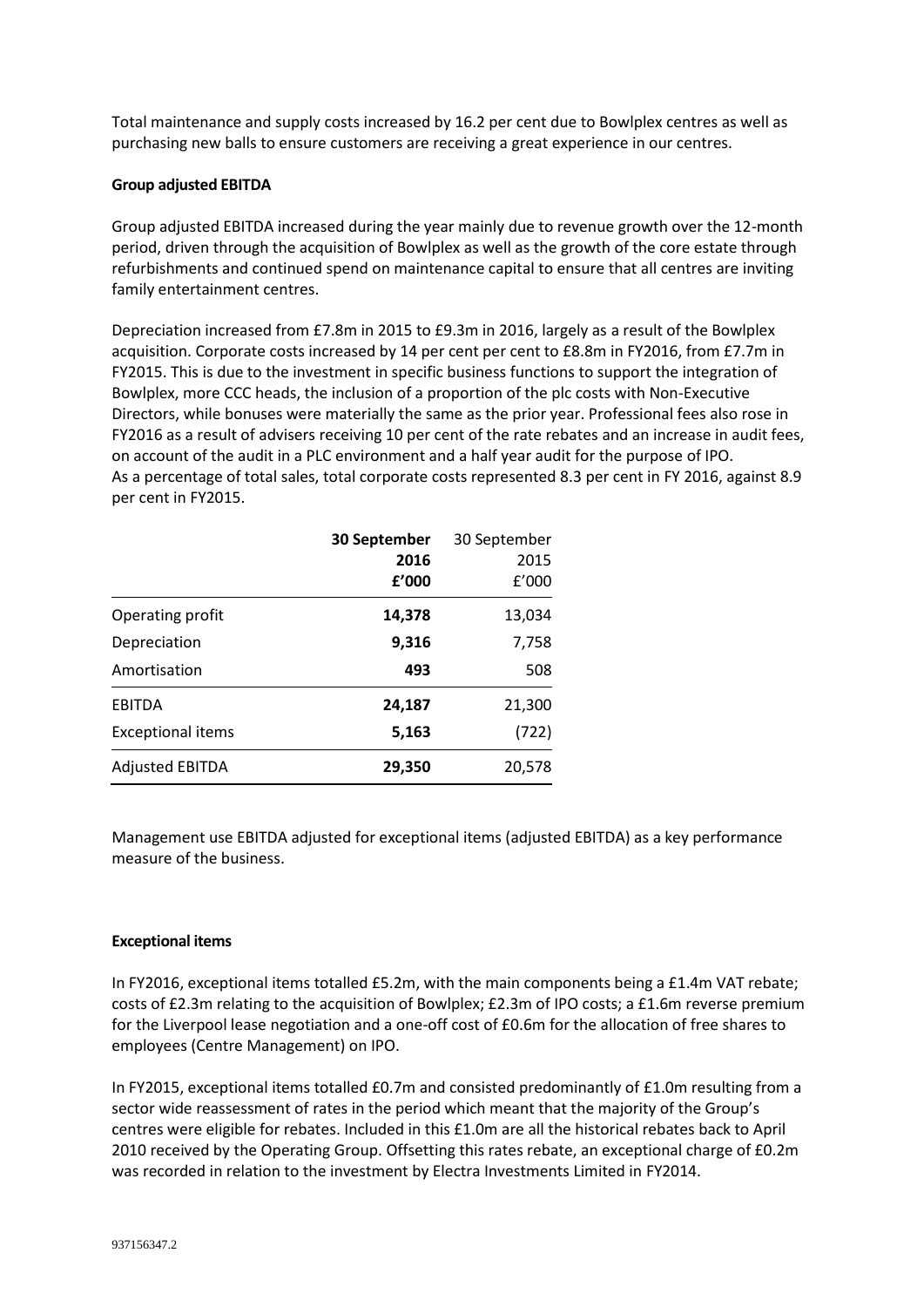|                                            | 30 September | 30 September |
|--------------------------------------------|--------------|--------------|
|                                            | 2016         | 2015         |
|                                            | f'000        | f'000        |
| VAT rebate $1$                             | 1,395        |              |
| Rates rebate <sup>2</sup>                  | 79           | 1,009        |
| Property costs <sup>3</sup>                | (648)        |              |
| Acquisition related expenses <sup>4</sup>  | (2, 334)     | (163)        |
| Restructuring and legal costs <sup>5</sup> | (757)        | (124)        |
| IPO related expenses <sup>6</sup>          | (2, 298)     |              |
| Share based payments'                      | (600)        |              |
|                                            | (5, 163)     | 722          |

1 The Group was able to make a one-off retrospective reclaim in respect of overpaid VAT relating to customers who were 'no-shows' and children's shoe hire. This VAT rebate relates to a rebate for FY 2012 to 2015. This has been classified as other income in the consolidated statement of comprehensive income. Going forward this will not be classified as exceptional income as it will be recognised within revenue.

2 There was a sector wide property rating appeal which was settled during FY2015 and resulted in a majority of the Group's centres receiving one-off rebates for the period from April 2010 onwards. Most of this was received in FY2015. With the new rating list effective from April 2017, the normal rates appeals process will be followed and in year refunds will not be included within exceptional costs.

- 3 For FY2016 this includes profit for the sale of the Avonmeads Centre (£0.8m) and a reverse premium (£1.6m) for exiting a lease rental contract for the Liverpool centre.
- 4 Costs relating to the acquisition of Bowlplex in December 2015. These costs include legal and research fees in connection with the lengthy CMA process which was part of the acquisition.
- 5 Costs relating to restructuring in readiness for, and subsequent to the acquisition of the Kanyeco Group in September 2014, and the acquisition of Bowlplex in December 2015. Also includes costs for the management of the Group by Epiris.

6 Costs associated with the IPO of Hollywood Bowl Group plc on the London Stock Exchange on 21 September 2016. Costs include legal and accounting transaction fees along with corporate banking costs.

7 Allocation of shares to employees on IPO date. Shares issued to employees have been recorded at fair value, being the strike price at IPO. This comprises the fair value of the shares (£527,000) and the employers' national insurance expense (£73,000). This was a one-off allocation of shares to employees as part of the IPO. Share based payments and other LTIPs will not be included in exceptional items as these are envisaged to be recurring and part of the normal course of business going forward.

#### **Finance costs**

Net interest payment and other finance charges increased by 46.2% from £8.1m for FY2015 to £11.9m in FY 2016, driven primarily by an increase in subordinated shareholder loans (£1.2m) and the write off of £3.0m of capitalised financing fees and the costs of cancelling an interest rate swap, both done as part of the listing.

#### **Taxation**

The Group has incurred a tax charge of £1.4m for the year compared to £1.2m for the year to 30 September 2015.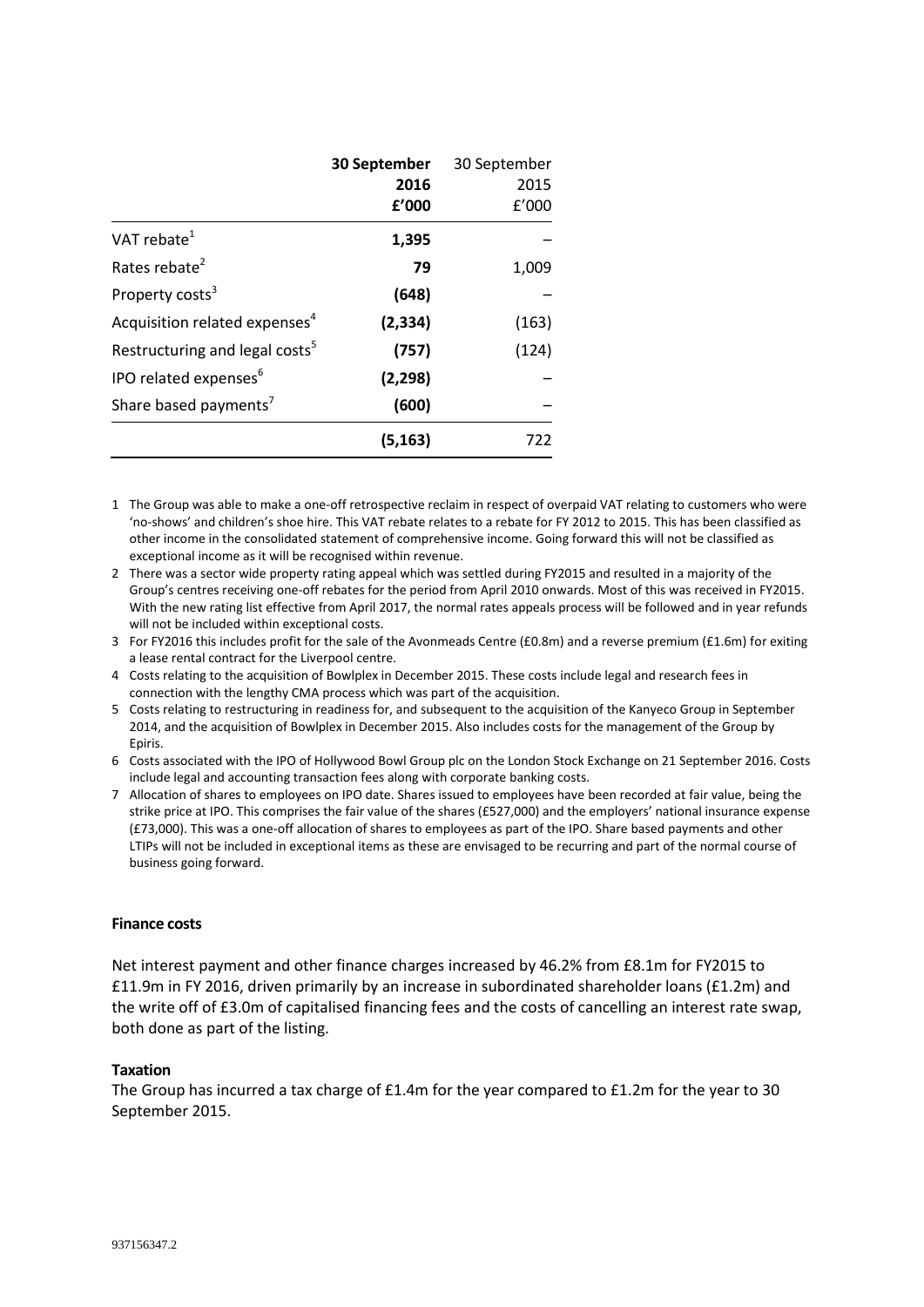### **Earnings**

Profit for the year was £1.2m which was lower than the prior year by £2.4m as a result of the factors discussed in the notes above.

Basic earnings per share was 1.12p, while adjusted earnings per share was 13.23p. This is calculated by excluding exceptional costs and shareholder loan interest.

### **Dividend**

Although the business only listed on 21 September 2016 it intends to pay a dividend of 0.19 pence per share. Subject to shareholder approval at the AGM on 23 February 2017, this will be paid on 24 March 2017 to shareholders on the register on 24 February 2017.

### **Cash flows**

The Group continues to deliver strong cash generation with Group Operating Cash flow 53.8% higher at £23.7m (2015: £15.4m) due to an increase in EBITDA and efficient use of working capital, offset by increased investment in maintenance capital as the estate grows. All of this resulted in an increase in Group Operating Cash flow conversion to 80.7% (2015: 74.8%).

|                                                 | 30 September | 30 September |
|-------------------------------------------------|--------------|--------------|
|                                                 | 2016         | 2015         |
|                                                 | £'000        | f'000        |
| <b>Group Adjusted EBITDA</b>                    | 29,350       | 20,578       |
| Movement in working capital                     | 2,468        | 1,074        |
| Maintenance capital<br>expenditure <sup>1</sup> | (5,768)      | (4, 419)     |
| Taxation                                        | (2, 352)     | (1,835)      |
| <b>Operating cash flow</b>                      | 23,698       | 15,398       |
| <b>OCF Conversion</b>                           | 80.7%        | 74.8%        |
| <b>Expansionary capital</b>                     |              |              |
| expenditure                                     | (3, 468)     | (2,407)      |
| Disposal proceeds                               | 1,430        |              |
| <b>Exceptional items</b>                        | (2,484)      | 722          |
| Interest paid                                   | (2,093)      | (2, 304)     |
| Acquisition of subsidiary                       | (22, 801)    |              |
| Cash acquired in subsidiary                     | 970          |              |
| Cash flows from financing                       |              |              |
| activities                                      | (724)        | (693)        |
| <b>Net Cash flow</b>                            | (5, 472)     | 10,716       |

1 Maintenance capital expenditure includes amusements capital and £1.28m of amusement disposal proceeds.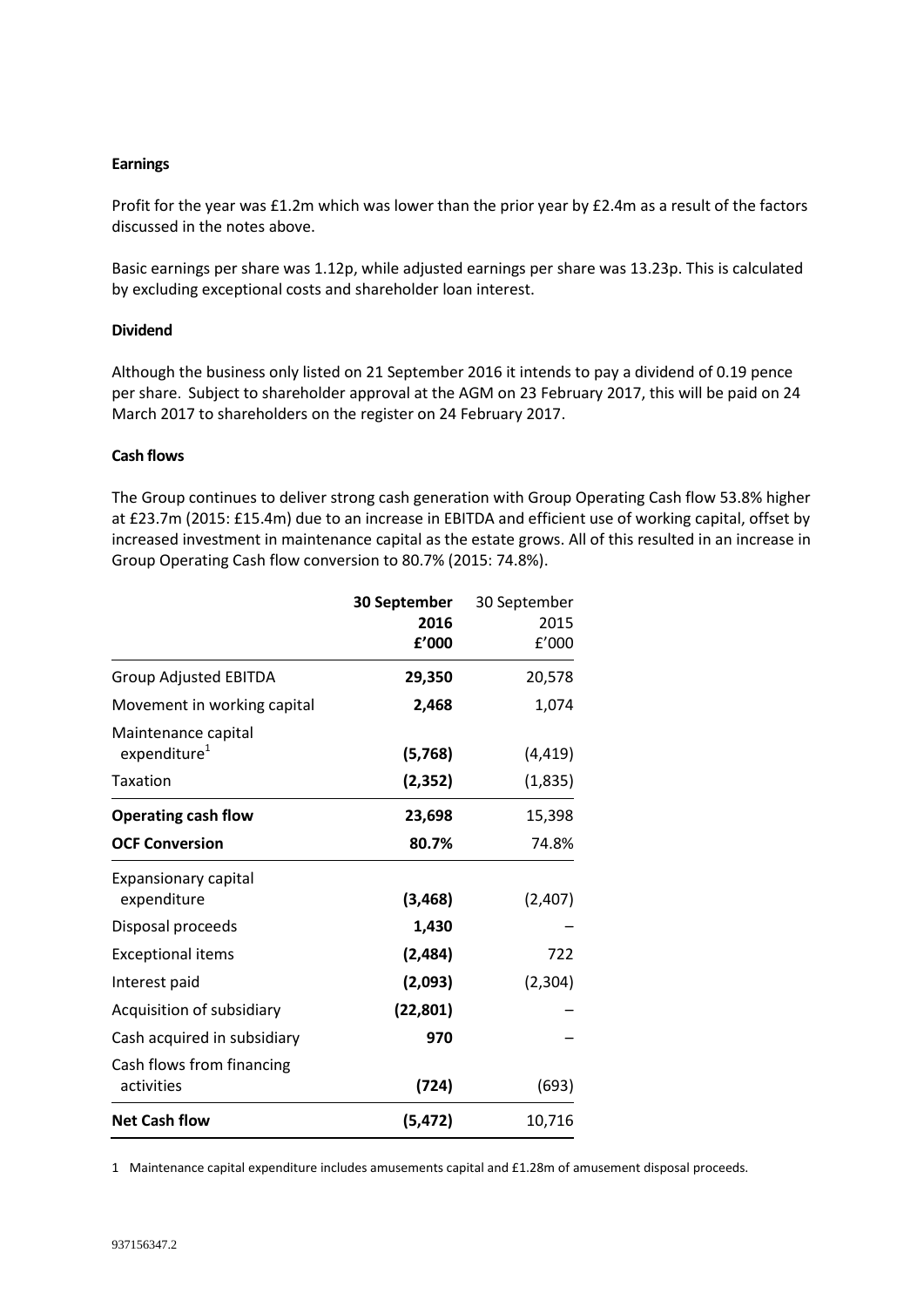### **Liquidity and capital resources**

The Group's liquidity requirements arise primarily from its growth strategy, make interest payments on its indebtedness and meet the working capital requirements of the business. The Operating Group's principal sources of liquidity have been its cash flow from operating activities, its bank loans and its subordinated shareholder loans.

In preparation for the IPO, the Group undertook a capital reorganisation and refinancing, and executed a complex steps plan which included the creation of a new holding company, share exchanges and repayment arrangements for previous shareholders and bank debt. By applying the principles of reverse acquisition accounting in accordance with IFRS 3 "business combinations", the results of the Group are presented as if Hollywood Bowl Group plc had always owned Kanye Co Limited. Further details about the accounting for the IPO are included in Note 2.

There was no primary raise at IPO. A new term loan was agreed at the time of the IPO, which reduced the Group's bank debt down to £30m. As a result of the IPO and the refinancing, combined with strong trading, Net debt decreased to £20.8m.

#### **Incorporation and capital reduction**

On 13 June 2016, Hollywood Bowl Group PLC was incorporated and registered in England and Wales under the Companies Act 2006 as a public limited company.

The Company has reduced its share capital by means of a court-sanctioned reduction in capital in order to provide it with the distributable reserves required to support the intended dividend policy. The capital reduction received court approval on 9 November 2016 and is detailed in the post balance sheet events note.

# **Capital expenditure**

|                               | <b>30 September</b> 30 September |         |  |  |
|-------------------------------|----------------------------------|---------|--|--|
|                               | 2016                             | 2015    |  |  |
|                               | f'000                            | f'000   |  |  |
| Maintenance                   | 4,439                            | 2,675   |  |  |
| Amusement supplier            | 2,607                            | 2,194   |  |  |
| Refurbishment                 | 2,860                            | 2,417   |  |  |
| New centres                   | 608                              | 1,263   |  |  |
| Landlord contributions        |                                  | (1,255) |  |  |
| Net disposal (proceeds)/costs | (2,708)                          | (450)   |  |  |
| Total capital expenditures    | 7,806                            | 6,844   |  |  |

Maintenance capital spend increased by a total of £1.3m (30 per cent) due to the increased number of sites during the year as well as the requirement for a higher spend in the Bowlplex sites to bring them up to the Group's technical standards, which in turn provides the customer with an overall better experience.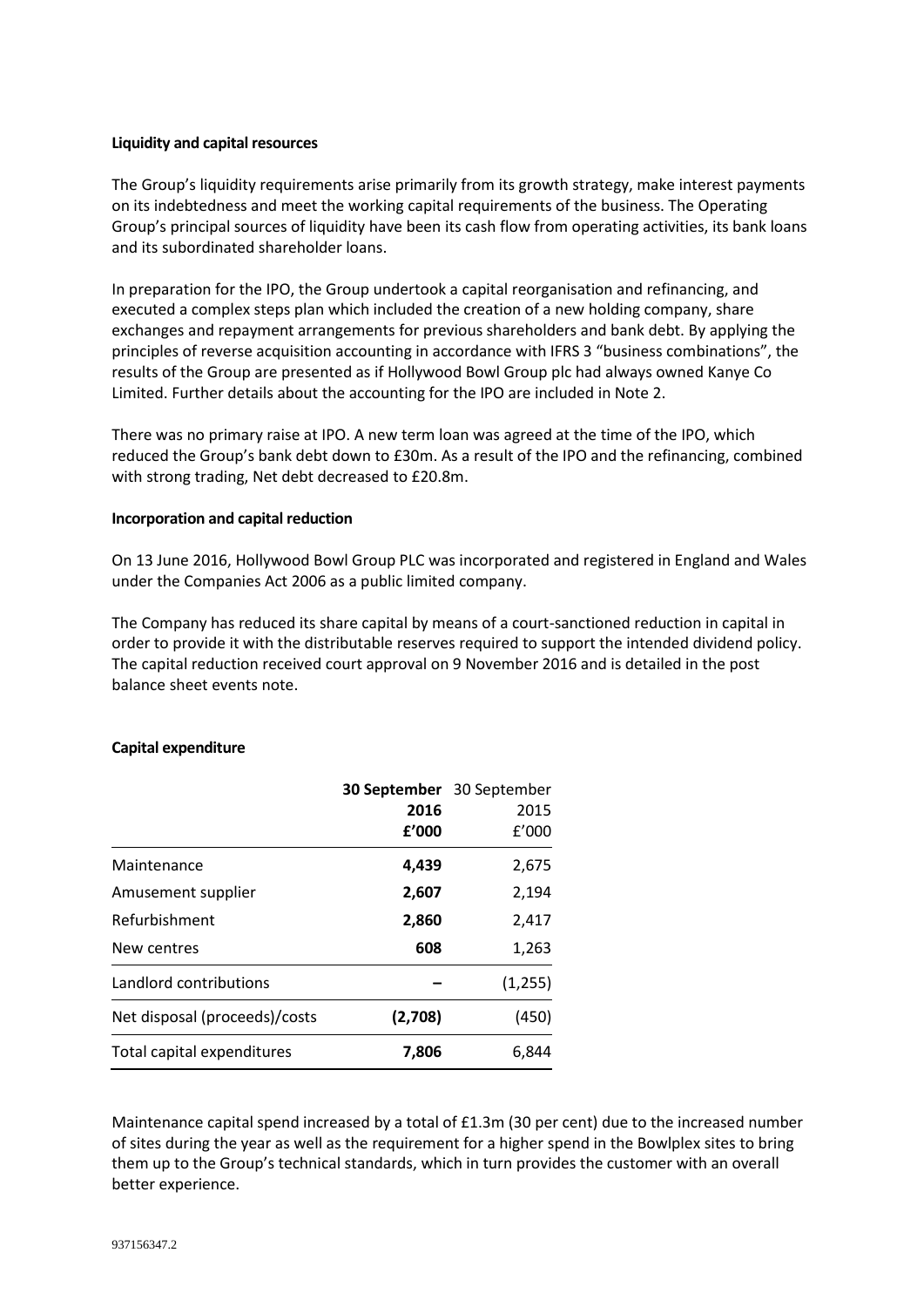Expansionary capital expenditure increased by 18 per cent as the refurbishment programme continued, with 5 centres being refurbished, as well as higher spends on the 3 Bowlplex rebrands undertaken during the financial year. Management views centres as typically needing refurbishment every 6 to 8 years. Expansionary capital expenditure also includes some spend on the FY2017 openings in Southampton and Derby.

Refurbishments completed in the financial year were:

- Leeds
- Surrey Quays
- Manchester
- Birmingham
- Bolton
- The 3 Bowlplex rebrands in FY2016:
	- Poole Tower Park;
	- Oxford;
	- Basingstoke.

**Laurence Keen Chief Financial Officer** 13 December 2016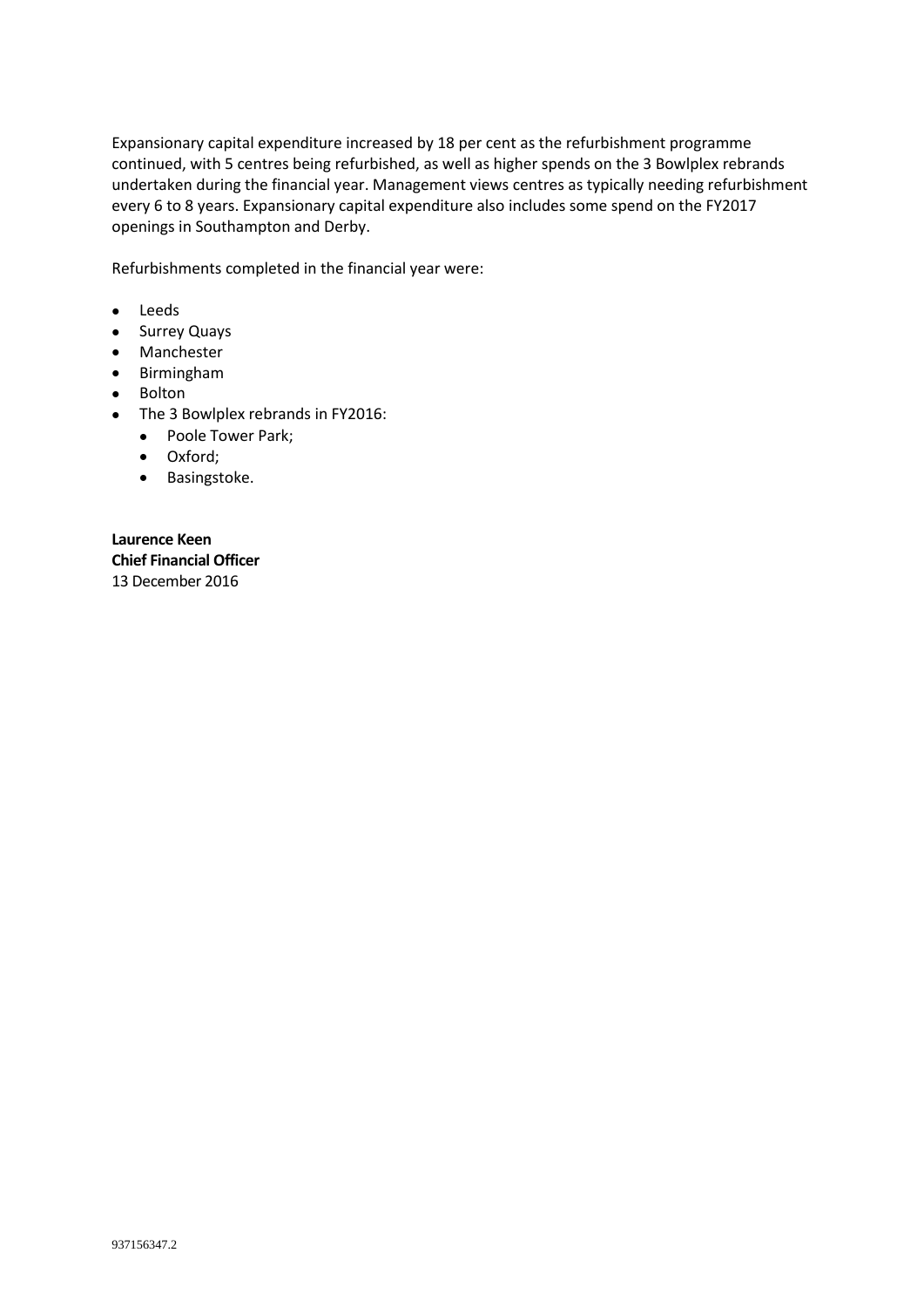### **Consolidated Statement of Comprehensive Income Year ending 30 September 2016**

|                                                                                | 30 September<br>2016 |           | 30 September<br>2015 |
|--------------------------------------------------------------------------------|----------------------|-----------|----------------------|
|                                                                                | <b>Note</b>          | £'000     | E'000                |
| Revenue                                                                        |                      | 106,632   | 86,044               |
| Cost of sales                                                                  |                      | (17, 205) | (14, 963)            |
| <b>Gross profit</b>                                                            |                      | 89,427    | 71,081               |
| Administrative expenses                                                        | 5                    | (76, 444) | (58,047)             |
| Other income                                                                   |                      | 1,395     |                      |
| <b>Operating profit</b>                                                        |                      | 14,378    | 13,034               |
| Being:                                                                         |                      |           |                      |
| Group Adjusted EBITDA*                                                         | 3                    | 29,350    | 20,578               |
| Depreciation                                                                   | 10                   | 9,316     | 7,758                |
| Amortisation                                                                   | 11                   | 493       | 508                  |
| <b>Exceptional items</b>                                                       | 4                    | (5, 163)  | 722                  |
| Finance income                                                                 | 7                    | 22        | 8                    |
| Finance expenses                                                               | $\overline{7}$       | (11, 905) | (8, 143)             |
| Movement in derivative financial instrument                                    |                      | 79        | (134)                |
| Profit before tax                                                              |                      | 2,574     | 4,765                |
| Tax expense                                                                    | 8                    | (1, 387)  | (1, 173)             |
| Profit for the year attributable to equity shareholders                        |                      | 1,187     | 3,592                |
| Other comprehensive income                                                     |                      |           |                      |
| Total comprehensive income for the year attributable to equity<br>shareholders |                      | 1,187     | 3,592                |
| Basic and diluted earnings per share (pence)                                   | 9                    | 1.12      | 3.56                 |

\*Group Adjusted EBITDA is a non-GAAP metric used by management and is not an IFRS disclosure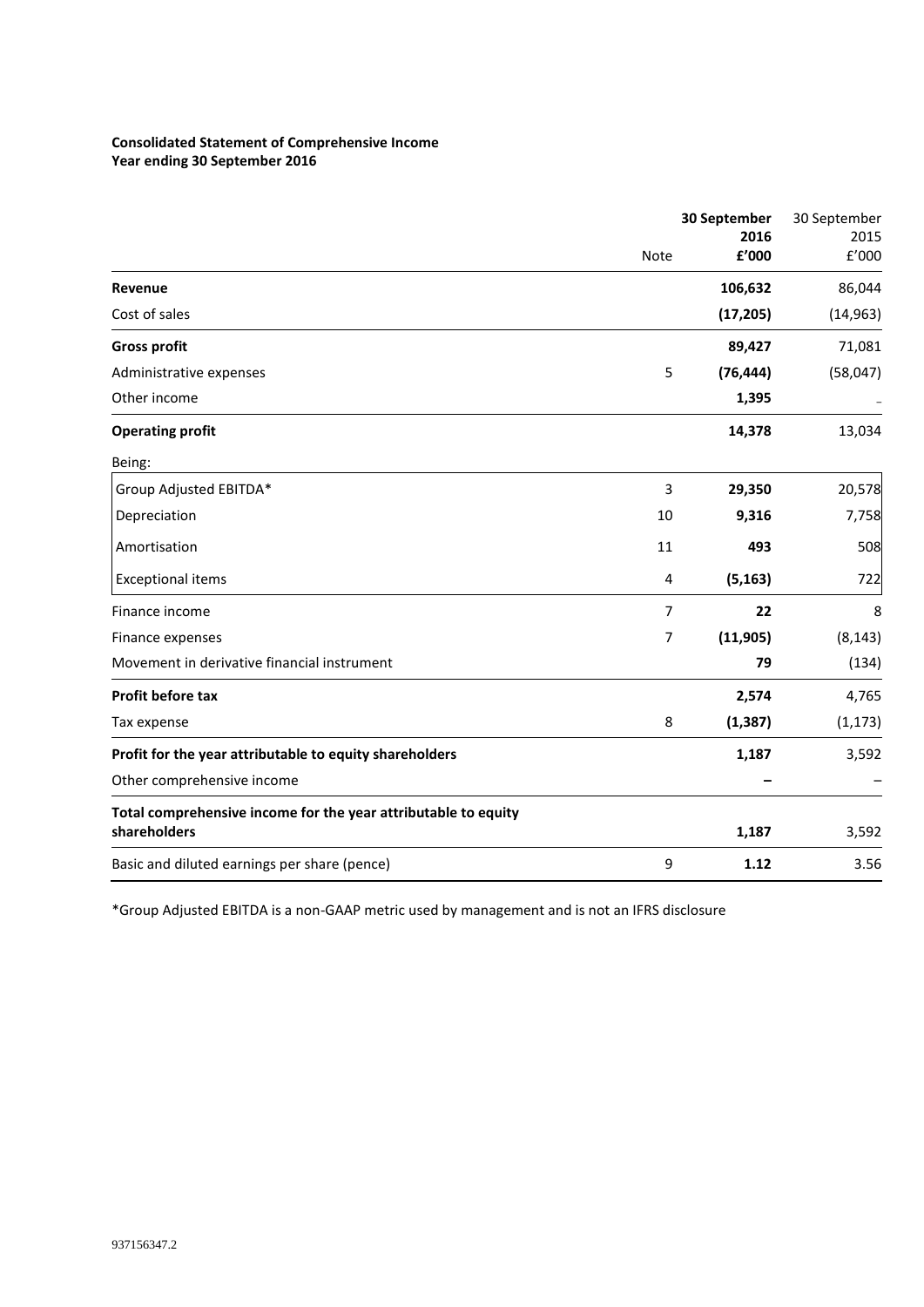# **Consolidated Statement of Financial Position As at 30 September 2016**

|                                            |      | 30 September 30 September |               |
|--------------------------------------------|------|---------------------------|---------------|
|                                            | Note | 2016<br>£'000             | 2015<br>£'000 |
|                                            |      |                           |               |
| <b>ASSETS</b>                              |      |                           |               |
| <b>Non-current assets</b>                  |      |                           |               |
| Property, plant and equipment              | 10   | 37,264                    | 30,854        |
| Intangible assets                          | 11   | 79,228                    | 66,186        |
|                                            |      | 116,492                   | 97,040        |
| <b>Current assets</b>                      |      |                           |               |
| Cash and cash equivalents                  |      | 9,224                     | 14,696        |
| Trade and other receivables                |      | 9,634                     | 8,023         |
| Inventories                                |      | 1,018                     | 703           |
|                                            |      | 19,876                    | 23,422        |
| <b>Total assets</b>                        |      | 136,368                   | 120,462       |
| <b>LIABILITIES</b>                         |      |                           |               |
| <b>Current liabilities</b>                 |      |                           |               |
| Trade and other payables                   |      | 18,866                    | 14,127        |
| Loans and borrowings                       | 12   |                           | 1,009         |
| Corporation tax payable                    |      | 1,034                     | 637           |
|                                            |      | 19,900                    | 15,773        |
| <b>Non-current liabilities</b>             |      |                           |               |
| Other payables                             |      | 6,941                     | 7,886         |
| Loans and borrowings                       | 12   | 29,403                    | 92,285        |
| Deferred tax liabilities                   |      | 2,230                     | 1,765         |
| Accruals and provisions                    |      | 3,476                     | 2,904         |
| Derivative financial instruments           |      | 55                        | 134           |
|                                            |      | 42,105                    | 104,974       |
| <b>Total liabilities</b>                   |      | 62,005                    | 120,747       |
| <b>NET ASSETS/(LIABILITIES)</b>            |      | 74,363                    | (285)         |
| <b>Equity attributable to shareholders</b> |      |                           |               |
| Share capital                              |      | 71,512                    | 49,932        |
| Share premium                              |      | 51,832                    |               |
| Merger reserve                             |      | (49, 897)                 | (49, 847)     |
| Capital redemption reserve                 |      | 99                        |               |
| Retained earnings                          |      | 817                       | (370)         |
| <b>TOTAL EQUITY/(DEFICIT)</b>              |      | 74,363                    | (285)         |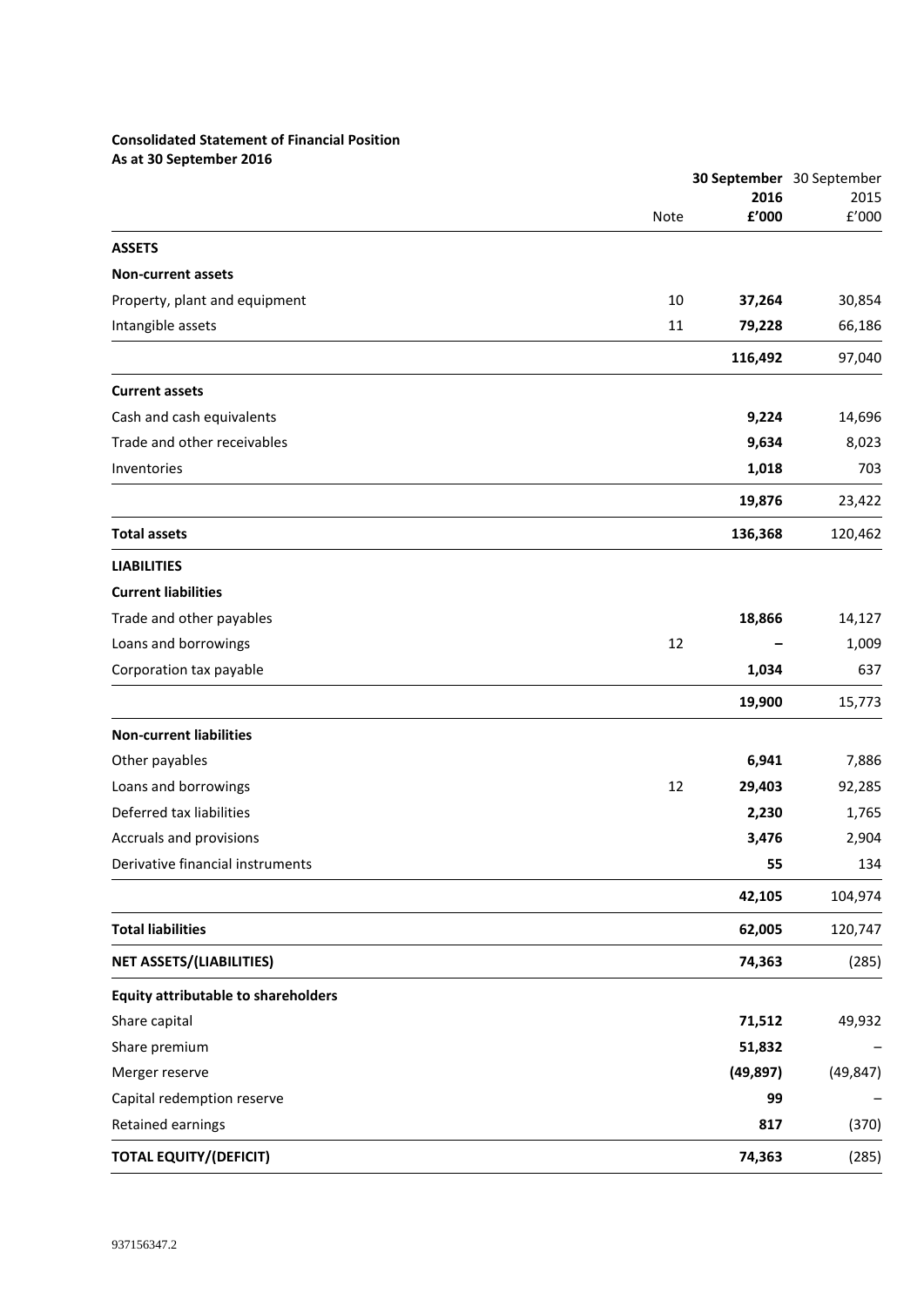# **Consolidated Statement of Changes in Equity For the year ended 30 September 2016**

| <b>Equity at 30 September 2016</b> | 71,512           | 51,832           | (49, 897)        | 99                    | 817               | 74,363         |
|------------------------------------|------------------|------------------|------------------|-----------------------|-------------------|----------------|
| Profit for the period              |                  |                  |                  |                       | 1,187             | 1,187          |
| Shares re-organisation             | (99)             |                  |                  | 99                    |                   |                |
| Issue of shares to employees       | 155              | 372              |                  |                       |                   | 527            |
| Debt for equity swap               | 21,424           | 51,460           |                  |                       |                   | 72,884         |
| Shares issued during the year      | 100              |                  | (50)             |                       |                   | 50             |
| <b>Equity at 30 September 2015</b> | 49,932           |                  | (49,847)         |                       | (370)             | (285)          |
| Profit for the period              |                  |                  |                  |                       | 3,592             | 3,592          |
| Issue of shares                    | 7,433            |                  | (7, 433)         |                       |                   |                |
| <b>Equity at 30 September 2014</b> | 42,499           | -                | (42,414)         |                       | (3,962)           | (3, 877)       |
|                                    | capital<br>f'000 | premium<br>f'000 | reserve<br>E'000 | reserve<br>f'000      | earnings<br>f'000 | Total<br>f'000 |
|                                    | Share            | Share            | Merger           | Capital<br>redemption | Retained          |                |

### **Consolidated Statement of Cash Flows For the year ended 30 September 2016**

|                                                            |             | 30 September<br>2016 |          |
|------------------------------------------------------------|-------------|----------------------|----------|
|                                                            | <b>Note</b> | £'000                | f'000    |
| Cash flows from operating activities                       |             |                      |          |
| Profit before tax                                          |             | 2,574                | 4,765    |
| <b>Adjusted by:</b>                                        |             |                      |          |
| Depreciation and impairment                                | 10          | 9,316                | 7,758    |
| Amortisation of intangible assets                          | 11          | 493                  | 508      |
| Net interest expense                                       |             | 11,883               | 8,135    |
| (Profit)/loss on disposal of property, plant and equipment |             | (745)                | 17       |
| Movement on derivative financial instrument                |             | (79)                 | 134      |
| Share-based payments                                       |             | 526                  |          |
| Operating profit before working capital changes            |             | 23,968               | 21,317   |
| Decrease/(increase) in inventories                         |             | 108                  | (57)     |
| Decrease/(increase) in trade and other receivables         |             | 5,115                | (185)    |
| Increase in payables and provisions                        |             | 143                  | 1,310    |
| Cash inflow generated from operations                      |             | 29,334               | 22,385   |
| Interest received                                          |             | 7                    | 8        |
| Income tax paid – corporation tax                          |             | (2, 352)             | (1,835)  |
| Interest paid                                              |             | (2, 100)             | (2, 304) |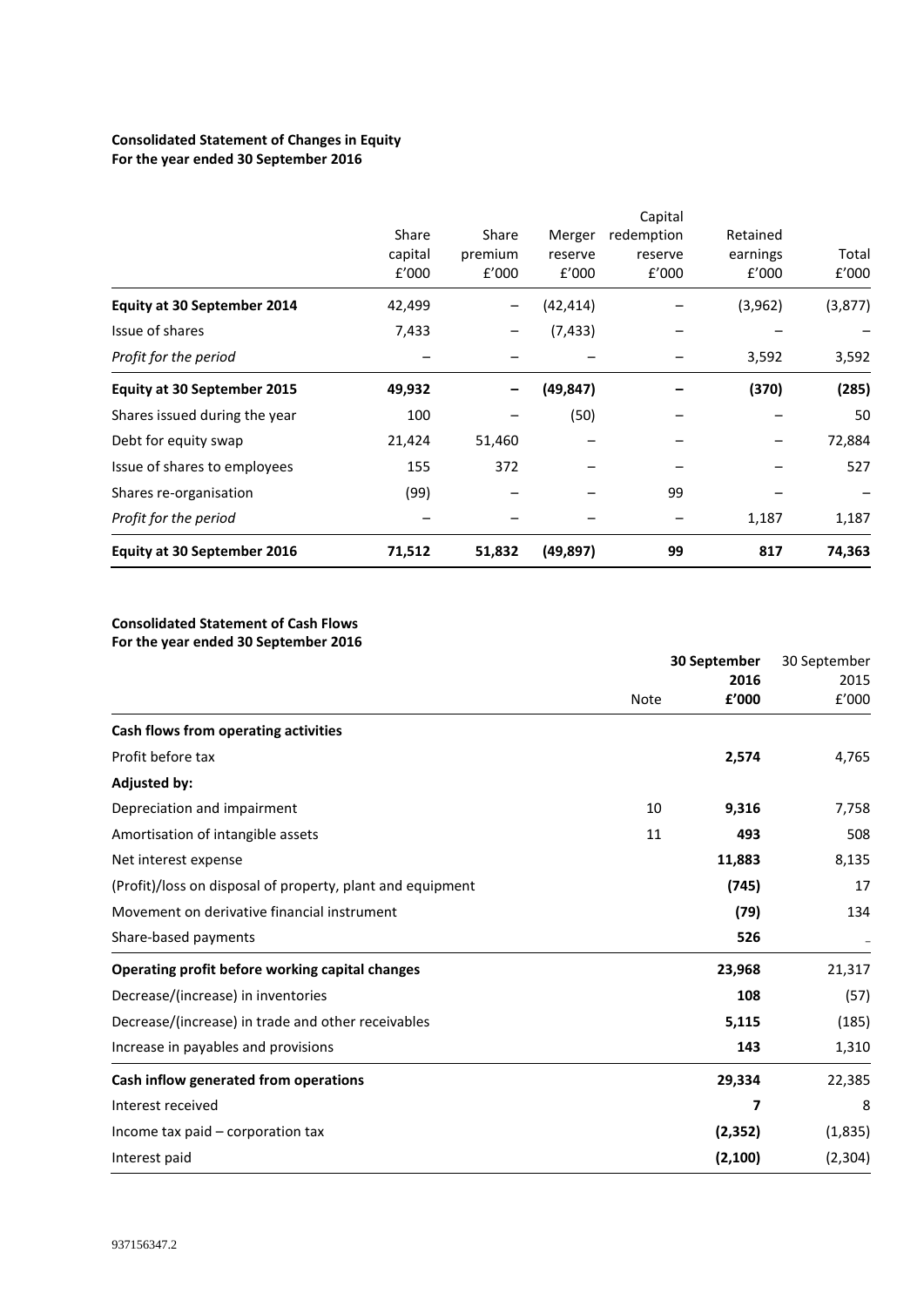| Net cash inflow from operating activities                | 24,889    | 18,254   |
|----------------------------------------------------------|-----------|----------|
| <b>Investing activities</b>                              |           |          |
| Acquisition of subsidiaries                              | (22, 801) |          |
| Subsidiary cash acquired                                 | 970       |          |
| Purchase of property, plant and equipment                | (10, 157) | (7,073)  |
| Purchase of intangible assets                            | (357)     | (221)    |
| Sale of assets                                           | 2,708     | 450      |
| Net cash used in investing activities                    | (29, 637) | (6, 844) |
| Cash flows from financing activities                     |           |          |
| Issue of loan notes                                      | 10,000    | 70       |
| Increase of bank loan                                    | (9,250)   | (750)    |
| Payment of financing costs                               | (1, 474)  | (13)     |
| Net cash flows used in financing activities              | (724)     | (693)    |
| Net change in cash and cash equivalents for the period   | (5, 472)  | 10,717   |
| Cash and cash equivalents at the beginning of the period | 14,696    | 3,979    |
| Cash and cash equivalents at the end of the period       | 9,224     | 14,696   |

#### **Notes**

#### **1. General information**

The financial information, comprising statement of comprehensive income, consolidated statements of financial position, consolidated statements of changes in equity, consolidated cash flow statement and related notes, have been extracted from the consolidated financial statements of Hollywood Bowl Group plc for the year ended 30 September 2016, which were approved by the Board of Directors on 13 December 2016.

The financial information set out in this preliminary announcement does not constitute the Company's statutory accounts for the years ended 30 September 2016, which will be delivered to the registrar of companies in due course. The auditor has reported on those accounts; their report was i) unqualified, ii) did not include a reference to any matters to which the auditor drew attention by way of emphasis without qualifying the report and iii) did not contain a statement under Section 498 (2) or (3) of the Companies Act 2006.

Hollywood Bowl Group plc (together with its subsidiaries, the Group) is a public limited company and was admitted to the premium listing segment of the Official List of the Financial Conduct Authority (FCA) and to trade on the Main Market of the London Stock Exchange on 21 September 2016. The Group is incorporated and domiciled in England and Wales. The registered office of the Parent Company is Focus 31, West Wing, Cleveland Road, Hemel Hempstead, HP2 7BW, United Kingdom. The registered Company number is 10229630.

The Group's principal activities are that of the operation of ten-pin bowling centres as well as the development of new centres and other associated activities.

The Directors of the Group are responsible for the consolidated financial statements.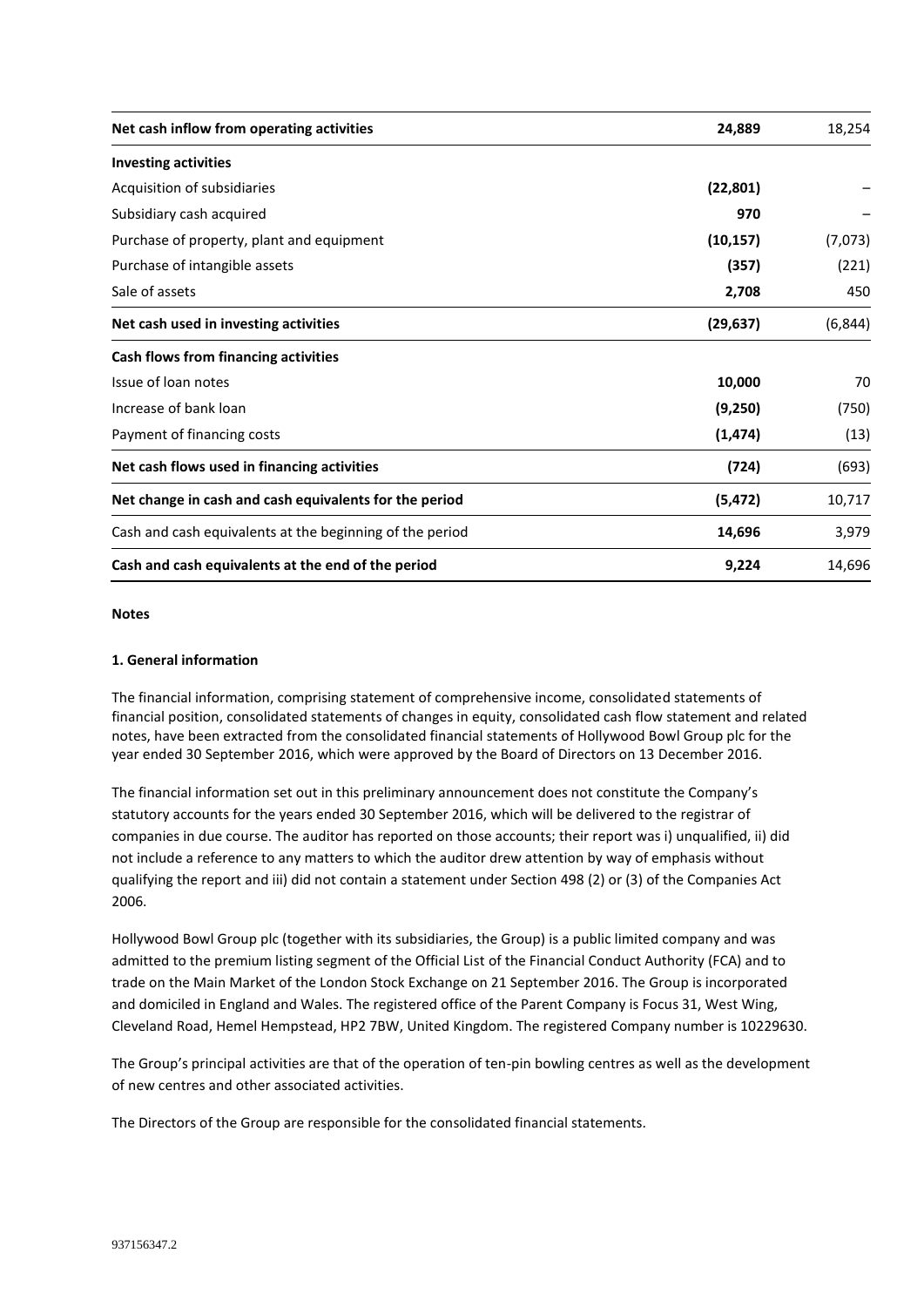#### **2. Basis of preparation**

The consolidated financial statements have been prepared on a going concern basis under the historical cost convention as modified by the recognition of certain financial assets/liabilities (including derivative instruments) at fair value through the profit and loss.

Judgements made by the Directors, in the application of these accounting policies that have significant effect on the financial statements and estimates with a significant risk of material adjustment in the next year are discussed below.

The Group beneath Hollywood Bowl Group plc, headed by Kanyeco Limited, previously first time adopted IFRSs in the year ended 30 September 2014. In preparing the consolidated financial statements for Hollywood Bowl Group plc, the Directors have reflected, under reverse acquisition accounting, the amounts reported in the Group headed by Kanyeco Limited.

### **3. Reconciliation of operating profit to Adjusted EBITDA**

|                          |        | <b>30 September</b> 30 September |
|--------------------------|--------|----------------------------------|
|                          | 2016   | 2015                             |
|                          | £'000  | f'000                            |
| Operating profit         | 14,378 | 13,034                           |
| Depreciation             | 9,316  | 7,758                            |
| Amortisation             | 493    | 508                              |
| <b>EBITDA</b>            | 24,187 | 21,300                           |
| <b>Exceptional items</b> | 5,163  | (722)                            |
| <b>Adjusted EBITDA</b>   | 29,350 | 20,578                           |

Management use EBITDA adjusted for exceptional items (Adjusted EBITDA) as a key performance measure of the business. It is felt that this measure reflects the underling trading of the business.

#### **4. Exceptional items**

Exceptional items are disclosed separately in the financial statements where the Directors consider it necessary to do so to provide further understanding of the financial performance of the Group. They are material items or expense that have been shown separately due to the significance of their nature or amount:

|                                            |          | 30 September 30 September |
|--------------------------------------------|----------|---------------------------|
|                                            | 2016     | 2015                      |
|                                            | £'000    | f'000                     |
| VAT rebate <sup>1</sup>                    | 1,395    |                           |
| Rates rebate <sup>2</sup>                  | 79       | 1,009                     |
| Property costs <sup>3</sup>                | (648)    |                           |
| Acquisition related expenses <sup>4</sup>  | (2, 334) | (163)                     |
| Restructuring and legal costs <sup>5</sup> | (757)    | (124)                     |
| IPO related expenses <sup>6</sup>          | (2, 298) |                           |
| Share-based payments <sup>7</sup>          | (600)    |                           |
|                                            | (5, 163) | 722                       |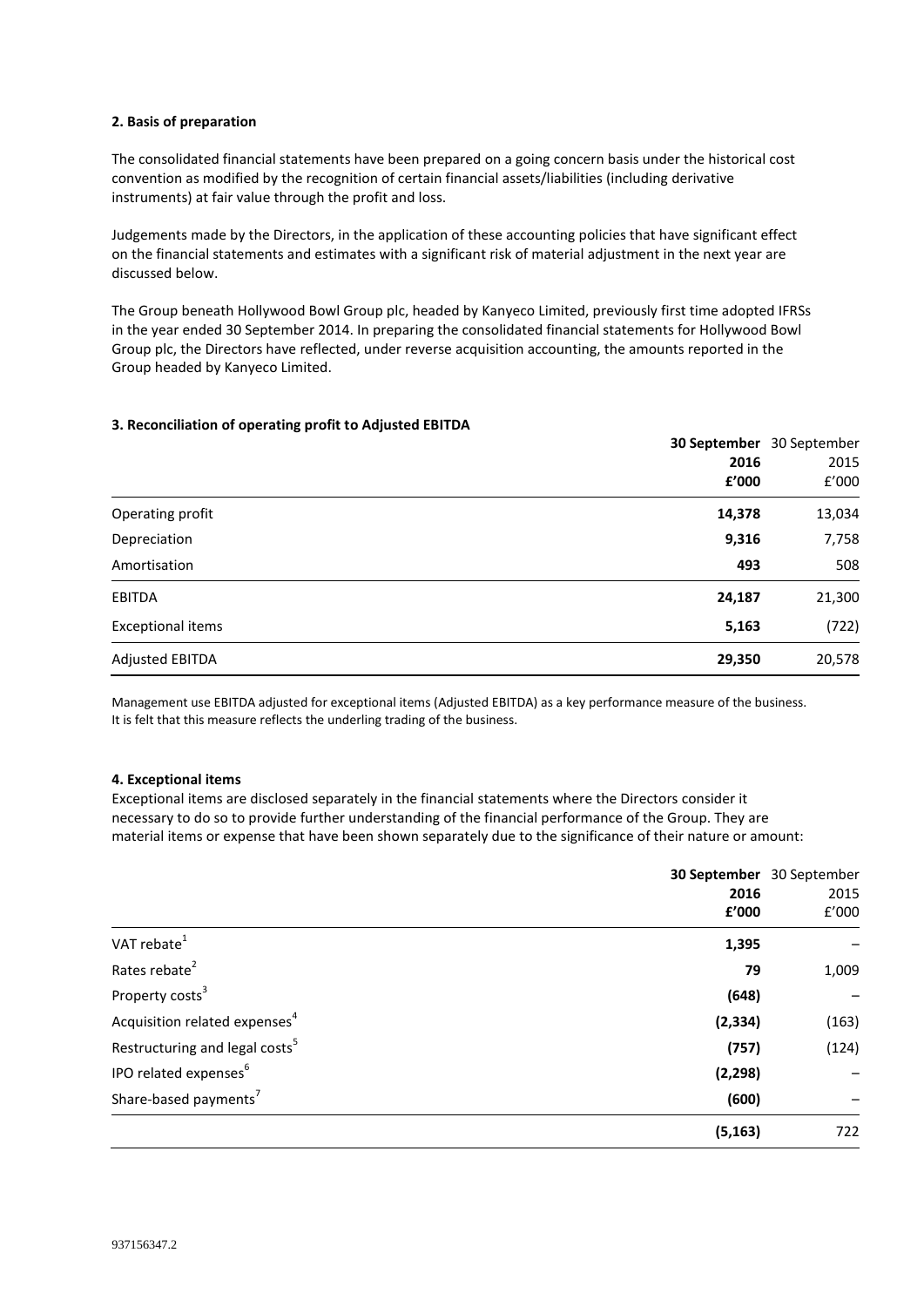- 1 The Group was able to make a one-off retrospective reclaim in respect of overpaid VAT relating to customers who were 'noshows' and children's shoe hire. This VAT rebate relates to a rebate for FY 2012 to 2015. This has been classified as other income in the consolidated statement of comprehensive income. Going forward this will not be classified as exceptional income as it will be recognised within revenue.
- 2 There was a sector wide property rating appeal which was settled during FY2015 and resulted in a majority of the Group's centres receiving one-off rebates for the period from April 2010 onwards. Most of this was received in FY2015. With the new rating list effective from April 2017, the normal rates appeals process will be followed and in year refunds will not be included within exceptional costs.
- 3 For FY2016 this includes profit for the sale of the Avonmeads Centre (£0.8m) and a reverse premium (£1.6m) for exiting a lease rental contract for the Liverpool centre.
- 4 Costs relating to the acquisition of Bowlplex in December 2015. These costs include legal and research fees in connection with the lengthy CMA process which was part of the acquisition.
- 5 Costs relating to restructuring in readiness for, and subsequent to the acquisition of the Kanyeco Group in September 2014, and the acquisition of Bowlplex in December 2015. Also includes costs for the management of the Group by Epiris.
- 6 Costs associated with the IPO of Hollywood Bowl Group plc on the London Stock Exchange on 21 September 2016. Costs include legal and accounting transaction fees along with corporate banking costs.
- 7 Allocation of shares to employees on IPO date. Shares issued to employees have been recorded at fair value, being the strike price at IPO. This comprises the fair value of the shares (£527,000) and the employers' national insurance expense (£73,000). This was a one-off allocation of shares to employees as part of the IPO. Share based payments and other LTIPs will not be included in exceptional items as these are envisaged to be recurring and part of the normal course of business going forward.

#### **5. Profit from operations**

Profit from operations includes the following:

| 30 September 30 September                                                        |        |
|----------------------------------------------------------------------------------|--------|
| 2016                                                                             | 2015   |
| £'000                                                                            | f'000  |
| Amortisation of intangible assets<br>493                                         | 508    |
| 9,316<br>Depreciation of property, plant and equipment                           | 7,758  |
| Operating leases:                                                                |        |
| 13,514<br>- Property                                                             | 11,543 |
| Loss/(profit) on disposal of property, plant and equipment <sup>1</sup><br>(745) | 17     |
| <b>Auditor's remuneration:</b>                                                   |        |
| - Fees payable for audit of these financial statements<br>75                     |        |
| Fees payable for other services                                                  |        |
| - Audit of subsidiaries<br>75                                                    | 72     |
| 6<br>- Taxation compliance services                                              |        |
| - Other tax advisory services<br>225                                             |        |
| $-$ Services relating to corporate finance transactions <sup>2</sup><br>737      | 26     |
| 1,118                                                                            | 98     |

1 This includes profit on sale of Avonmeads. See Note 4.

2 The services relating to corporate finance transactions includes £667,000 in relation to the IPO, and £70,000 in relation to the acquisition of Bowlplex in December 2015.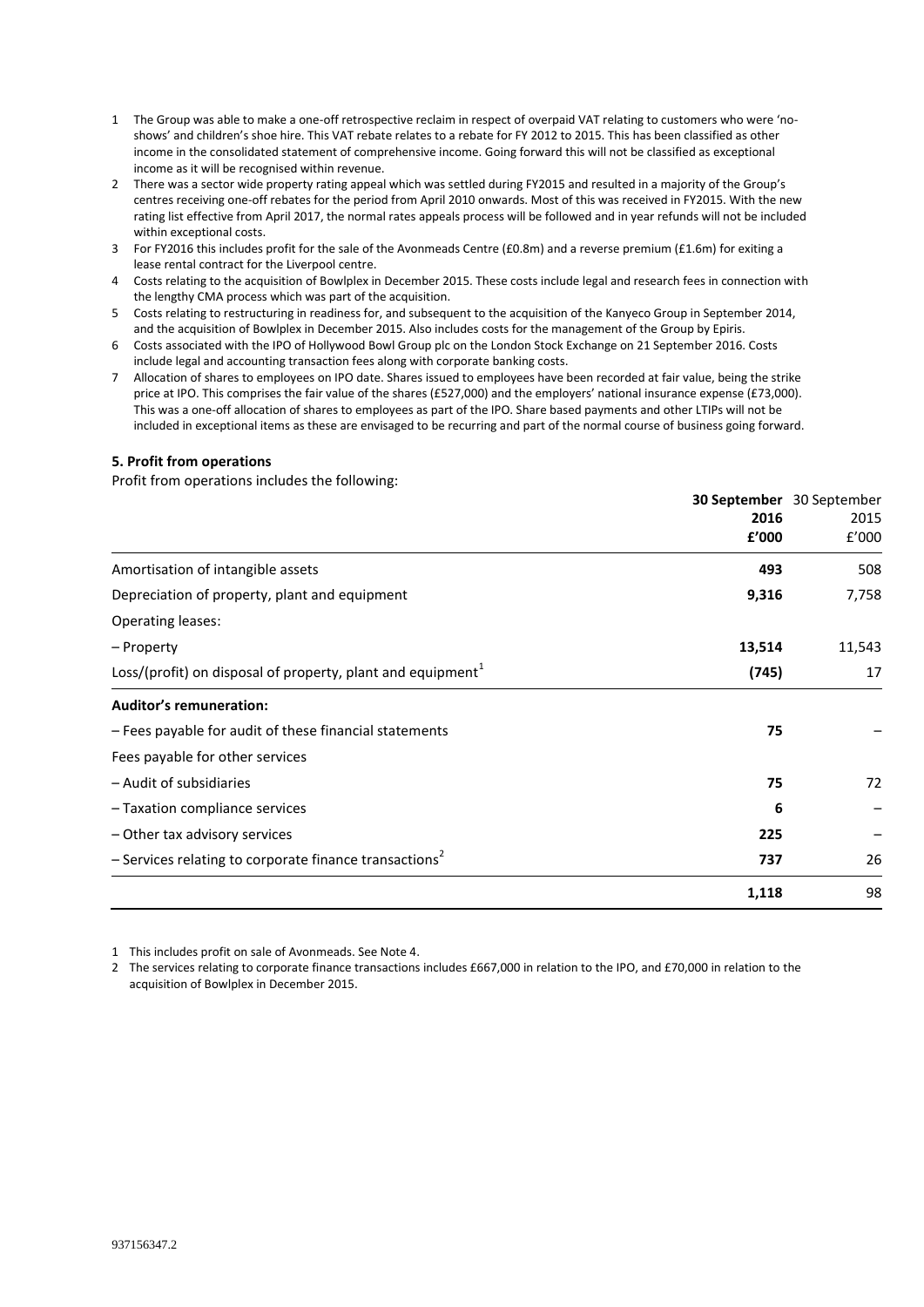#### **6. Staff numbers and costs**

The average number of employees (including Directors) during the period was made up as follows:

|                    | 30 September 30 September |       |
|--------------------|---------------------------|-------|
|                    | 2016                      | 2015  |
|                    | £'000                     | f'000 |
| <b>Directors</b>   | 6                         | 7     |
| Administration     | 57                        | 54    |
| Operations         | 1,682                     | 1,325 |
| <b>Total staff</b> | 1,745                     | 1,386 |

The cost of employees (including Directors) during the period was made up as follows:

|                          |        | 30 September 30 September |
|--------------------------|--------|---------------------------|
|                          | 2016   | 2015                      |
|                          | f'000  | f'000                     |
| Wages and salaries       | 22,111 | 19,051                    |
| Social security costs    | 1,614  | 1,442                     |
| Pension costs            | 185    | 147                       |
| Shared-based payments    | 600    | $\overline{\phantom{0}}$  |
| <b>Total staff costs</b> | 24,510 | 20,640                    |

#### **7. Finance income and expenses**

|                                            | <b>30 September</b> 30 September |
|--------------------------------------------|----------------------------------|
| 2016                                       | 2015                             |
| £'000                                      | f'000                            |
| Interest on bank deposits<br>22            | 8                                |
| <b>Finance income</b><br>22                | 8                                |
| Interest on bank borrowings<br>1,900       | 2,308                            |
| Unwinding of discount on provisions<br>124 | 189                              |
| Interest on loan notes<br>6,886            | 5,646                            |
| <b>Exceptional finance costs</b><br>2,995  |                                  |
| 11,905<br><b>Finance expense</b>           | 8,143                            |

Exceptional finance costs comprise the write off of £2,858,000 of capitalised financing fees relating to the old bank facility that ended on IPO and £137,000 to settle the liability on an outstanding interest rate swap, which was ended on IPO.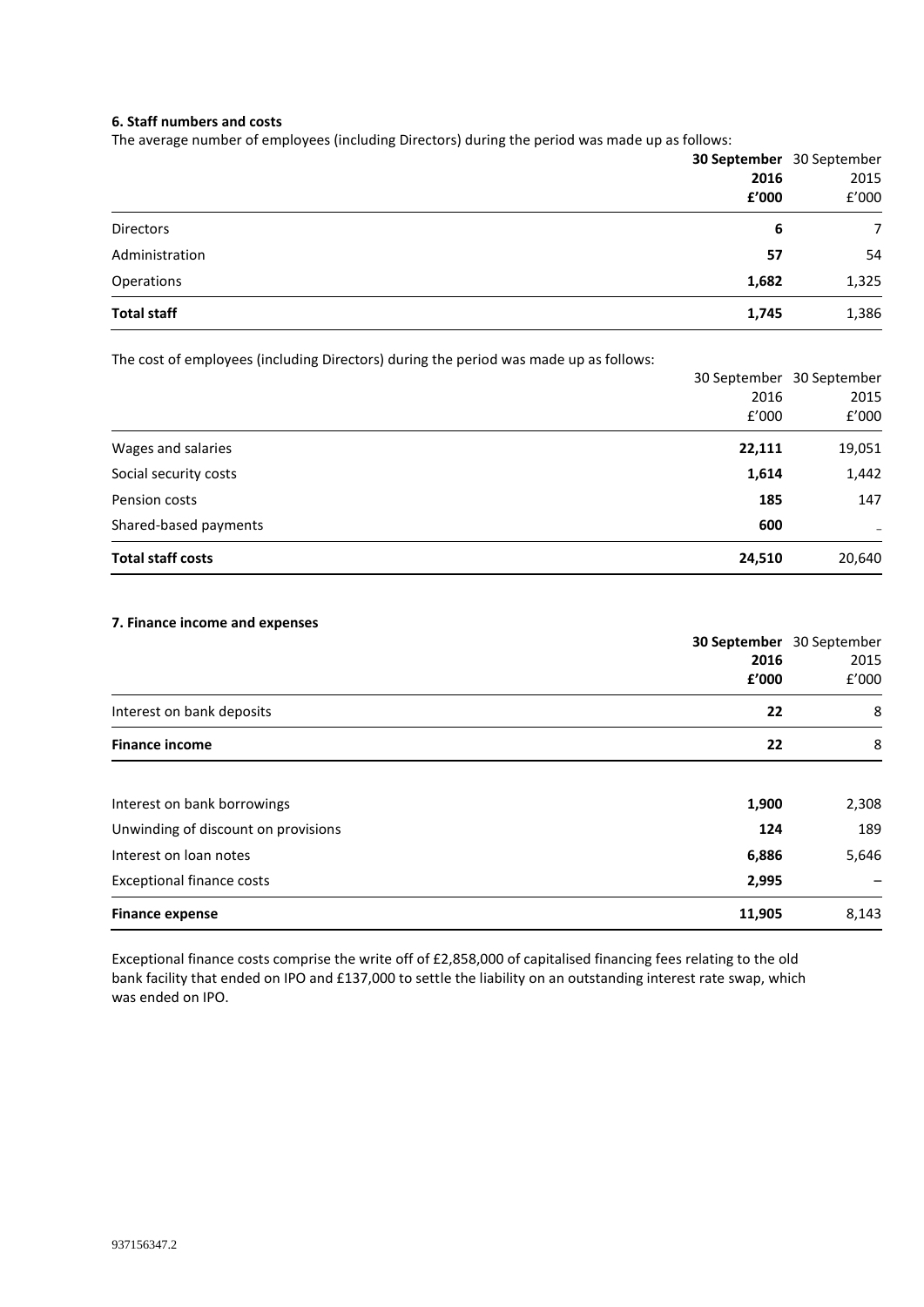#### **8. Taxation**

a). Tax on Profit

|                                                   | 30 September | 30 September |
|---------------------------------------------------|--------------|--------------|
|                                                   | 2016         | 2015         |
|                                                   | £'000        | f'000        |
| The tax expense is as follows:                    |              |              |
| - UK corporation tax                              | 2,130        | 1,605        |
| - Adjustment in respect of previous periods       | (42)         | (168)        |
| Total current tax                                 | 2,088        | 1,437        |
| Deferred tax:                                     |              |              |
| Origination and reversal of temporary differences | (701)        | (170)        |
| Adjustment in respect of prior years              |              | (94)         |
| Total deferred tax                                | (701)        | (264)        |
| <b>Total tax expense</b>                          | 1,387        | 1,173        |

#### b). Reconciliation of Tax charge

| 30 September<br>2016<br>£'000                           | 30 September<br>2015<br>f'000 |
|---------------------------------------------------------|-------------------------------|
| Profit excluding taxation<br>2,574                      | 4,765                         |
| Tax using the UK corporation tax rate of 20%<br>515     | 977                           |
| Reduction in tax rate on deferred tax balances<br>(276) |                               |
| Non-deductible expenses<br>1,234                        | 458                           |
| (44)<br>Tax exempt revenues                             |                               |
| (42)<br>Over provided in prior years                    | (262)                         |
| Total tax expense included in profit or loss<br>1,387   | 1,173                         |

The Group's standard tax rate for the year ended 30 September 2016 was 20 per cent (2015: 20.5 per cent).

### **9. Earnings per share**

a). Basic earnings per share are calculated by dividing the profit attributable to equity holders of Hollywood Bowl Group plc by the weighted average number of shares issued during the year. The weighted average number of shares for both the current and preceding years has been stated as it the Group share for share exchange (Note 22) has occurred at the beginning of the comparative year.

|                                                                    |             | <b>30 September</b> 30 September |
|--------------------------------------------------------------------|-------------|----------------------------------|
|                                                                    | 2016        | 2015                             |
| <b>Basic and diluted</b>                                           |             |                                  |
| Profit for the year after tax $(f'000)$                            | 1,187       | 3.592                            |
| Weighted average number of shares in issue for the period (number) | 105.843.170 | 100,880,334                      |
| Earnings per share (pence)                                         | 1.12        | 3.56                             |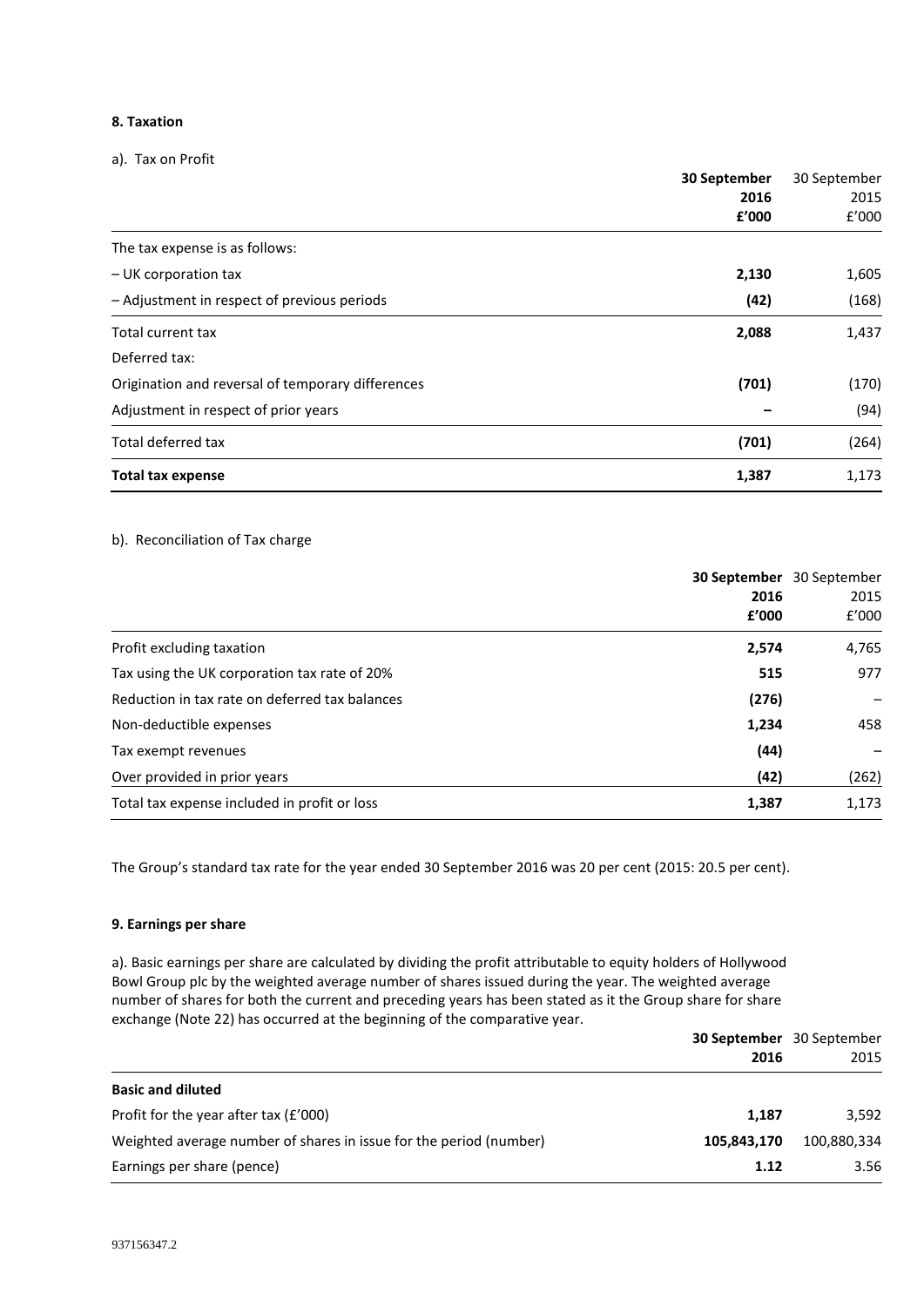There are no dilutive share arrangements.

b). Adjusted underlying earnings per share

Adjusted earnings per share is calculated by dividing adjusted underlying earnings after tax by the weighted average number of shares issued during the year.

|                                                                                                         | <b>30 September</b> 30 September<br>2016 | 2015        |
|---------------------------------------------------------------------------------------------------------|------------------------------------------|-------------|
| Adjusted underlying earnings after tax (before exceptional costs and shareholder<br>interest) $(f'000)$ | 14.004                                   | 7.901       |
| Weighted average number of shares in issue for the period (number)                                      | 105.843.170                              | 100,880,334 |
| Adjusted earnings per share (pence)                                                                     | 13.23                                    | 7.83        |

Adjusted underlying earnings after tax is calculated as follows:

|                                                      |       | <b>30 September</b> 30 September |
|------------------------------------------------------|-------|----------------------------------|
|                                                      | 2016  | 2015                             |
|                                                      | f'000 | f'000                            |
| Profit before taxation                               | 2,574 | 4,765                            |
| Exceptional items (Note 5)                           | 5,163 | (722)                            |
| Exceptional costs within finance expenses (Note 9)   | 2,995 |                                  |
| Shareholder interest (Note 9)                        | 6,886 | 5,646                            |
| Adjusted underlying profit before taxation<br>17,618 |       | 9,689                            |
| (3,614)<br>Less taxation                             |       | (1,788)                          |
| Adjusted underlying earnings after tax<br>14,004     |       | 7,901                            |

### **10. Property, plant and equipment**

| (33)<br>5,980 | (1,521)<br>30,943 | (1, 554)<br>38,147<br>10,157 |
|---------------|-------------------|------------------------------|
| 1,715<br>(20) | 5,817<br>(4, 476) | 7,532<br>(4, 496)            |
|               | 1,495<br>2,674    | 5,578<br>7,483               |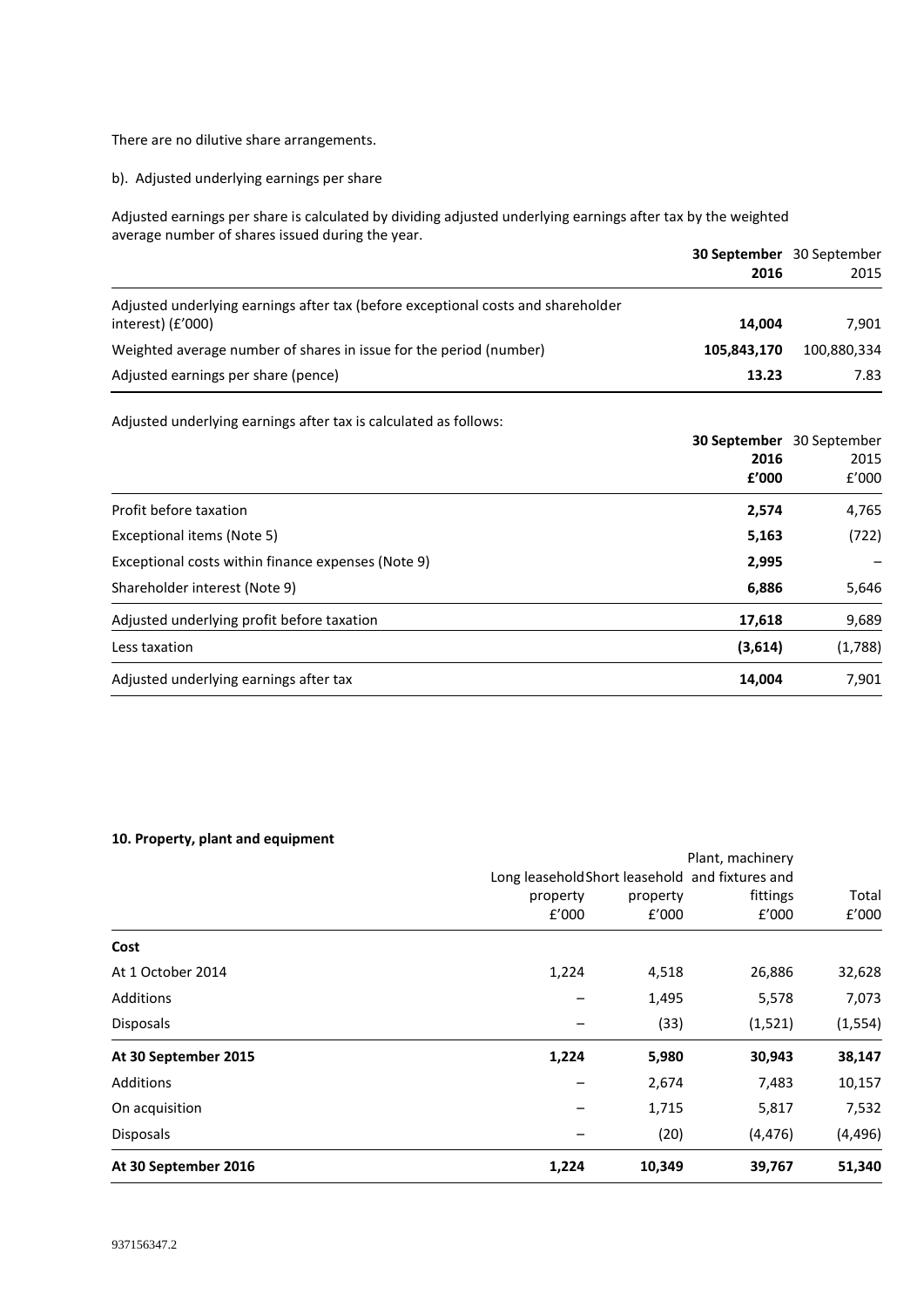| <b>Accumulated depreciation</b> |       |       |         |          |
|---------------------------------|-------|-------|---------|----------|
| At 1 October 2014               | 5     | 106   | 511     | 622      |
| Depreciation charge             | 59    | 1,560 | 6,139   | 7,758    |
| <b>Disposals</b>                |       | (33)  | (1,054) | (1,087)  |
| At 30 September 2015            | 64    | 1,633 | 5,596   | 7,293    |
| Depreciation charge             | 46    | 1,688 | 7,582   | 9,316    |
| <b>Disposals</b>                |       | (10)  | (2,523) | (2, 533) |
| At 30 September 2016            | 110   | 3,311 | 10,655  | 14,076   |
| Net book value                  |       |       |         |          |
| At 30 September 2016            | 1,114 | 7,038 | 29,112  | 37,264   |
| At 30 September 2015            | 1,160 | 4,347 | 25,347  | 30,854   |
| At 30 September 2014            | 1,219 | 4,412 | 26,375  | 32,006   |

# **11. Intangible assets**

|                                 | Goodwill | Brand <sup>1</sup> | Trademark      | Software | Total                 |
|---------------------------------|----------|--------------------|----------------|----------|-----------------------|
|                                 | £'000    | f'000              | f'000          | f'000    | ${\tt f}^{\prime}000$ |
| Cost                            |          |                    |                |          |                       |
| At 1 October 2014               | 62,014   | 3,360              | 798            | 340      | 66,512                |
| Additions                       |          |                    |                | 221      | 221                   |
| Disposals                       |          |                    |                | (17)     | (17)                  |
| At 30 September 2015            | 62,014   | 3,360              | 798            | 544      | 66,716                |
| Additions                       |          |                    |                | 357      | 357                   |
| On acquisition (Note 30)        | 13,020   |                    | 4              | 154      | 13,178                |
| <b>Disposals</b>                |          |                    |                | (15)     | (15)                  |
| At 30 September 2016            | 75,034   | 3,360              | 802            | 1,040    | 80,236                |
| <b>Accumulated amortisation</b> |          |                    |                |          |                       |
| At 1 October 2014               |          | 12                 | $\overline{4}$ | 23       | 39                    |
| Amortisation charge             |          | 168                | 62             | 278      | 508                   |
| Disposals                       |          |                    |                | (17)     | (17)                  |
| At 30 September 2015            |          | 180                | 66             | 284      | 530                   |
| Amortisation charge             |          | 168                | 50             | 275      | 493                   |
| <b>Disposals</b>                |          |                    |                | (15)     | (15)                  |
| At 30 September 2016            |          | 348                | 116            | 544      | 1,008                 |
| Net book value                  |          |                    |                |          |                       |
| At 30 September 2016            | 75,034   | 3,012              | 686            | 496      | 79,228                |
| At 30 September 2015            | 62,014   | 3,180              | 732            | 260      | 66,186                |
| At 30 September 2014            | 62,014   | 3,348              | 794            | 317      | 66,473                |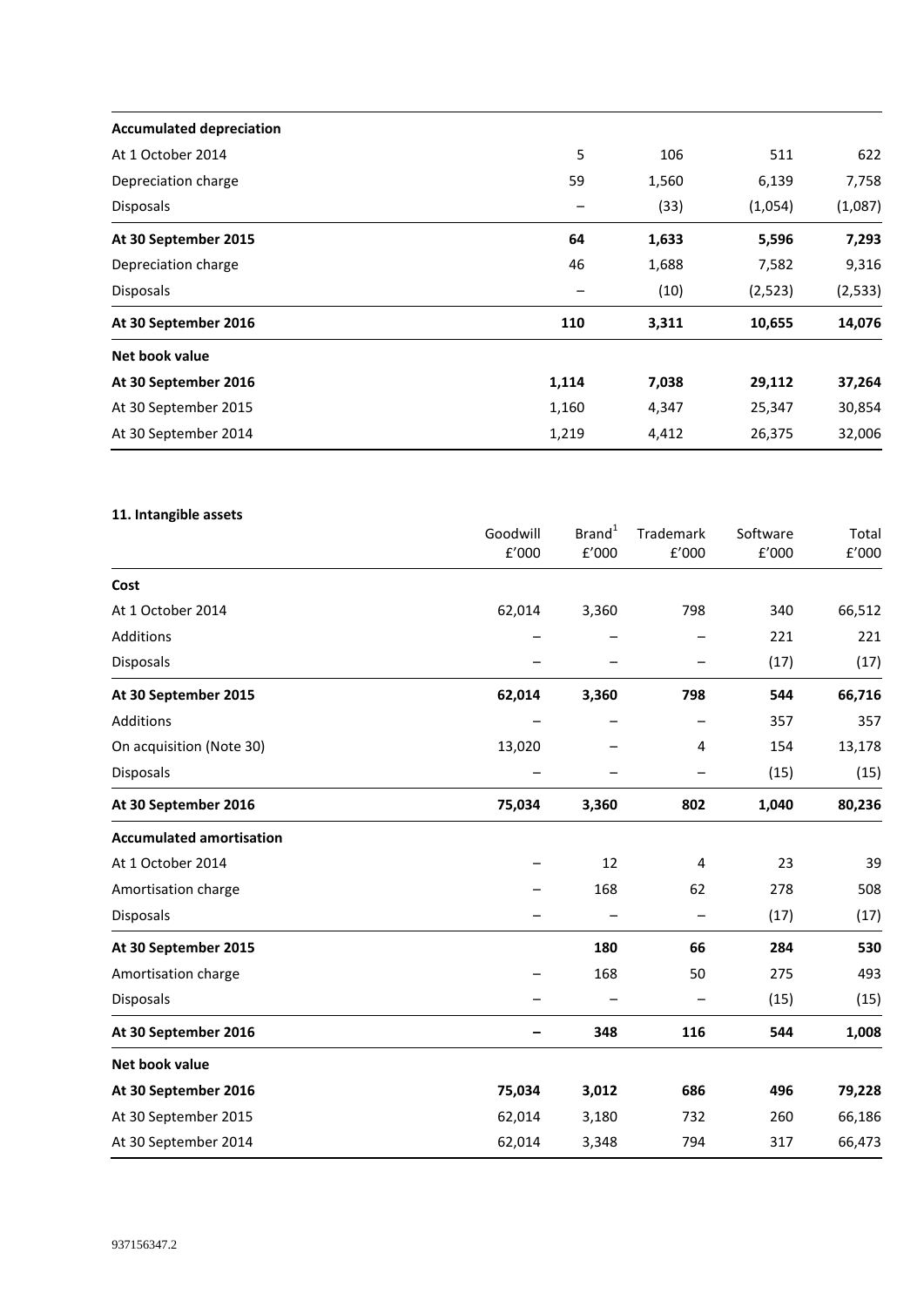1 This relates to the Hollywood Bowl brand only.

EU-IFRSs requires that, on acquisition, intangible assets are recorded at fair value. As explained in Note 32, the Group has not applied the requirements of IFRS 3 to acquisitions that occurred before 1 October 2012.

Impairment testing is carried out at the cash-generating unit (CGU) level on an annual basis.

The recoverable amount of the CGU has been determined based on a value in use calculation using cash flow projections based on financial budgets approved by the Board covering a 3-year period. Cash flows beyond this period are extrapolated using the estimated growth rates stated in the key assumptions. The key assumptions used in the value in use calculations are as follows:

|               | 2016 | 2015  |
|---------------|------|-------|
| Discount rate | 9.8% | 10.8% |
| Growth rate   | 2.0% | 2.0%  |

Discount rates reflect management's estimate of return on capital employed required. This is the benchmark used by management to assess operating performance and to evaluate future capital investment proposals. These discount rates are derived from the Group's weighted average cost of capital. Changes in the discount rates over the years are calculated with reference to latest market assumptions for the risk free rate, equity market risk premium and the cost of debt.

The key assumptions are number of games and spend per game. Based on these assumptions there is no impairment required.

Goodwill is tested for impairment on at least an annual basis, or more frequently if events or changes in circumstance indicate that the carrying value may be impaired. In the years under review management's value in use calculations have indicated no requirement to impair.

Sensitivity to changes in assumptions

The estimates of the recoverable amounts associated with the CGU affords significant head room over the carrying value, consequently any reasonable possible changes in these key assumptions would not cause the Group to recognise an impairment loss.

|                                  | 30 September 30 September<br>2016 | 2015   |
|----------------------------------|-----------------------------------|--------|
|                                  |                                   |        |
|                                  | £'000                             | f'000  |
| Current                          |                                   |        |
| Bank loan                        |                                   | 1,009  |
| Borrowings (less than 1 year)    |                                   | 1,009  |
| Non-current                      |                                   |        |
| <b>Bank loan</b>                 | 29,403                            | 36,314 |
| Other loans                      |                                   | 55,971 |
| Borrowings (greater than 1 year) | 29,403                            | 92,285 |
| <b>Total borrowings</b>          | 29,403                            | 93,294 |

#### **12. Loans and borrowings**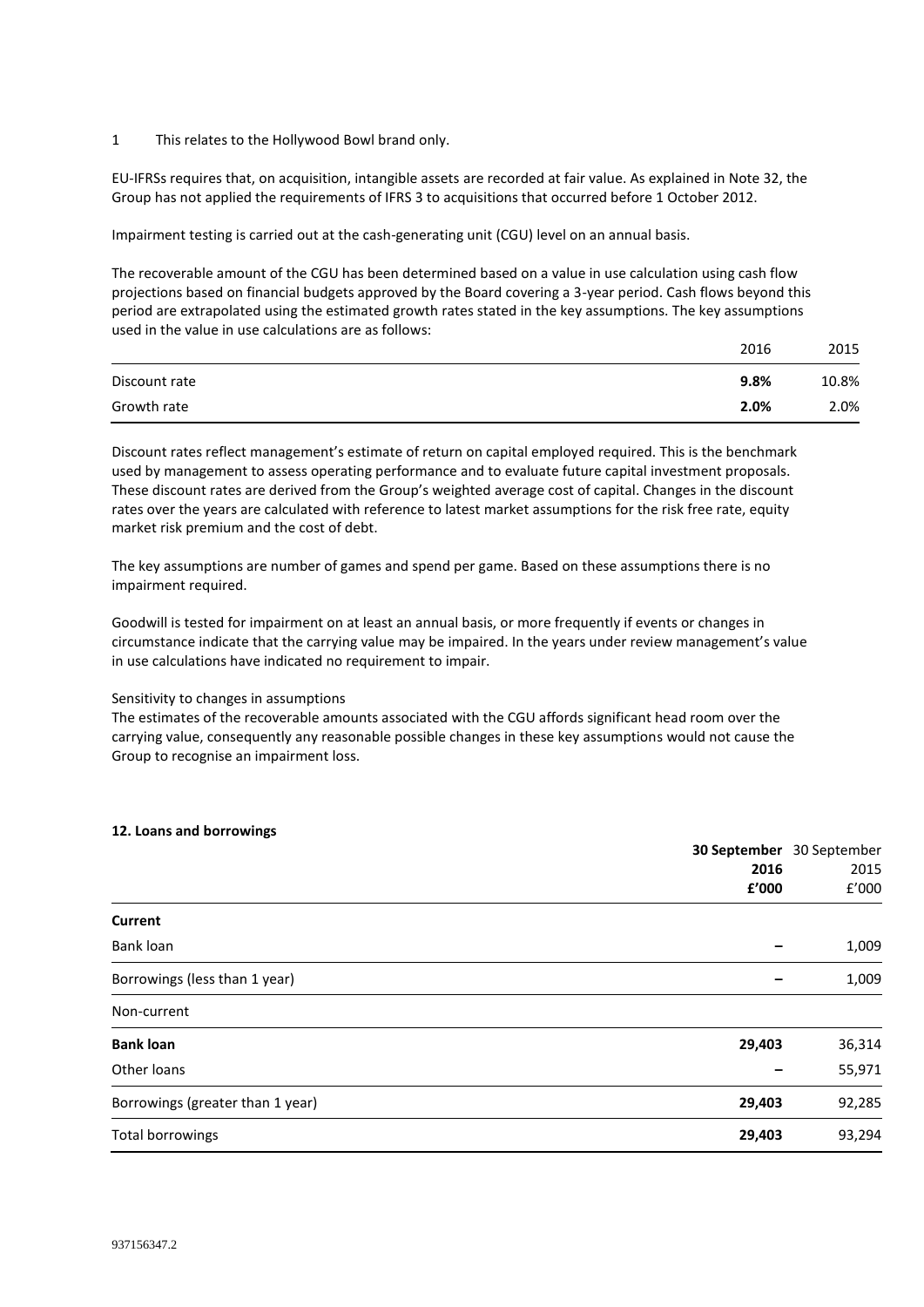At 30 September 2015, other loans comprised unsecured subordinated shareholder loan notes from Electra Investments Limited and members of Company management which should have been paid due for repayment in 2021. Interest of 10 per cent per annum was being charged on these notes which accrued in accordance with the provisions of the loan note instrument.

On 16 September 2016, the outstanding loan notes were exchanged for shares in Hollywood Bowl Group plc

|                         | 30 September 30 September | 2015     |
|-------------------------|---------------------------|----------|
|                         | 2016                      |          |
|                         | £'000                     | f'000    |
| Due in less than 1 year |                           | 1,500    |
| Less issue costs        |                           | (491)    |
|                         |                           | 1,009    |
| Due 2 to 5 years        | 30,000                    | 12,750   |
| Due over 5 years        |                           | 25,000   |
| Less issue costs        | (597)                     | (1, 436) |
|                         | 29,403                    | 37,323   |

Bank borrowings have the following maturity profile:

The bank loans are secured by a fixed and floating charge over all assets. The loans carry interest at LIBOR plus a variable margin. The loans outstanding during FY2014 and FY2015 varied in accordance with the ratio of gross debt divided by EBITDA. During FY2014, FY2015 and FY2016 the margins were 4 per cent and 4.5 per cent.

On 21 September, the Group repaid the outstanding bank loans and entered into a £30m facility with Lloyds Bank plc. This facility is due for repayment in instalments over a 5-year period up to the expiry date of 20 September 2021. The first repayment of £0.75m is due 31 December 2017, and in 6 monthly instalments up to 31 December 2020. The remaining balance of £24.75m will be repayable at the expiry date of 20 September 2021. In addition, the Group had an undrawn £5m revolving credit facility and undrawn £5m capex facility. All loans carry interest at LIBOR plus a margin, which varies in accordance with the ratio of net debt divided by EBITDA. The margin at 30 September 2016 is 2.25 per cent.

#### **13. Purchase of trade and assets**

The Group acquired the entire share capital of Bowlplex Limited on 9 December 2015 for a total consideration, of £22,801,000. Acquisition related costs of £2,334,000 were also incurred and have been written off to the profit and loss account. The following table sets out the value of the net assets acquired.

|                                   | Fair value<br>f'000 |
|-----------------------------------|---------------------|
|                                   |                     |
| Intangible assets                 | 158                 |
| Property, plant and equipment     | 7,532               |
| Inventories                       | 423                 |
| Trade receivables                 | 5,019               |
| Prepayments                       | 1,707               |
| Cash at bank and in hand          | 970                 |
| Trade payables and other payables | (3,993)             |
| Accruals                          | (271)               |
| Provisions <sup>1</sup>           | (1,764)             |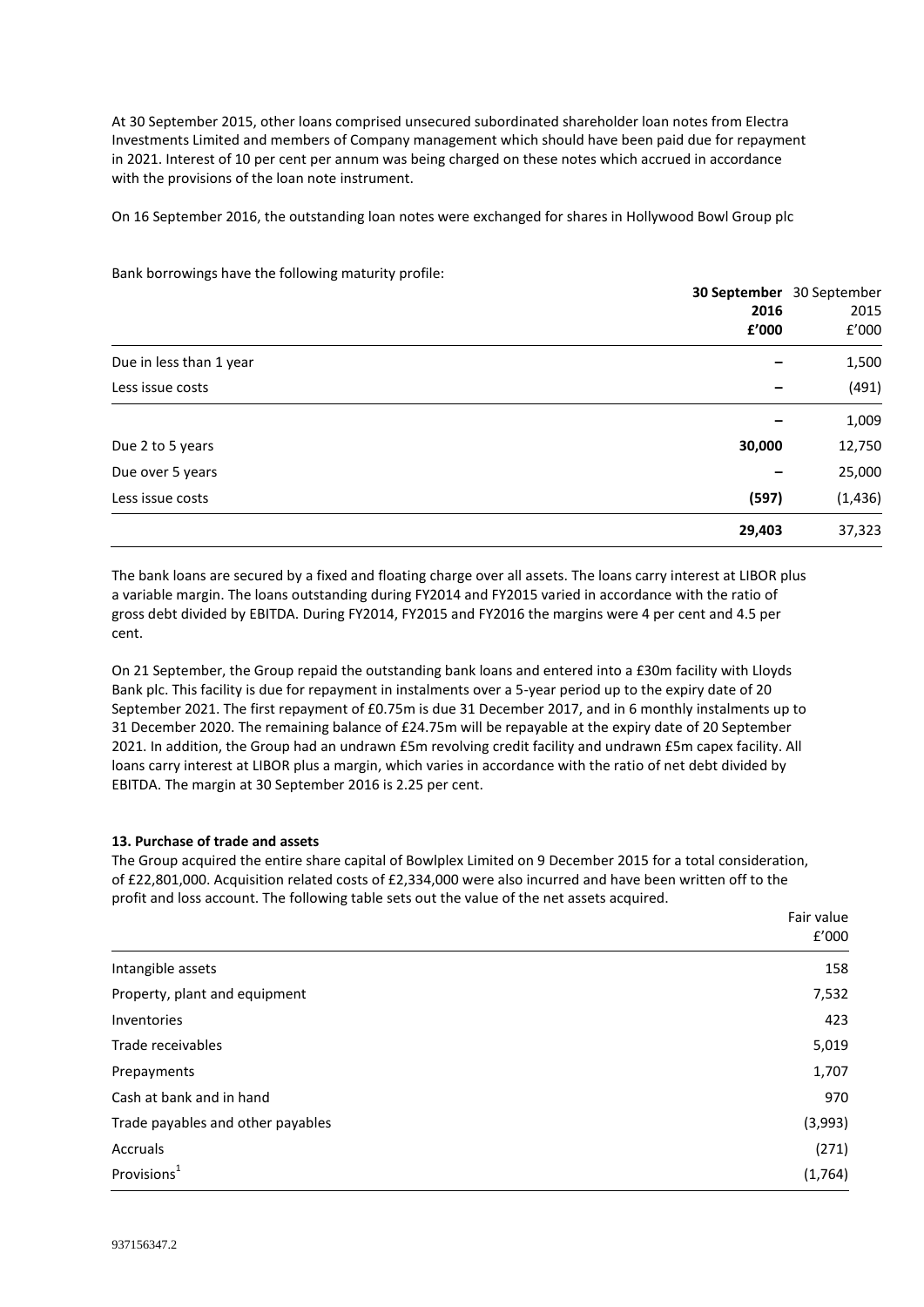| Net assets                                | 9,781  |
|-------------------------------------------|--------|
| Consideration paid                        | 22,801 |
| Goodwill                                  | 13,020 |
| Consideration paid has been satisfied by: |        |
| Cash                                      | 22,801 |

1 This includes dilapidations and deferred tax.

IFRS 3 looks into the existence of any intangible assets that meet the identifiable criteria for recognition other than as goodwill. These include marketing-related (including brands), customer related, contract based and technology based intangible assets. Each was considered separately by the Board and it was concluded that no value is attributable to other intangibles.

The goodwill arising from this acquisition includes the various expected business synergies. The business was purchased with potential synergy cost benefits of circa £2.6m per annum (£2m from central support and the rest from contractual Group benefits). It was also identified that the potential within the Bowlplex sites is significant given their revenue performance vs the Hollywood Bowl site revenue performance.

For the period from acquisition to the year end, Bowlplex revenues were £15.6m and EBITDA was £3.7m.

### **14. Events subsequent to the year end**

Pursuant to a resolution of the shareholders of the Company passed on 16 September 2016, The Company has completed a reduction of capital, cancellation of share premium account and cancellation of capital redemption reserve (the Reduction and Cancellation).

The Reduction & Cancellation was formally approved by the High Court of Justice on 9 November 2016. Following registration of the order of the High Order with Companies House, the Reduction & Cancellation became effective on 9 November 2016.

Following the Reduction & Cancellation the issued share capital of the Company consists of 150,000,000 Ordinary Shares of £0.01, as at 9 November 2016.

The effect of the Reduction & Cancellation is to create distributable reserves to support the Boards future dividend policy.

#### **15. Dividend proposed**

| 30 September |                                                                                                                 |  |        |
|--------------|-----------------------------------------------------------------------------------------------------------------|--|--------|
| 2016         |                                                                                                                 |  |        |
| £'000        |                                                                                                                 |  |        |
|              | the contract of the contract of the contract of the contract of the contract of the contract of the contract of |  | $\sim$ |

Proposed for approval by shareholders at AGM (not recognised as a liability at 30 September 2016) Final dividend for 2016: 0.19p **286**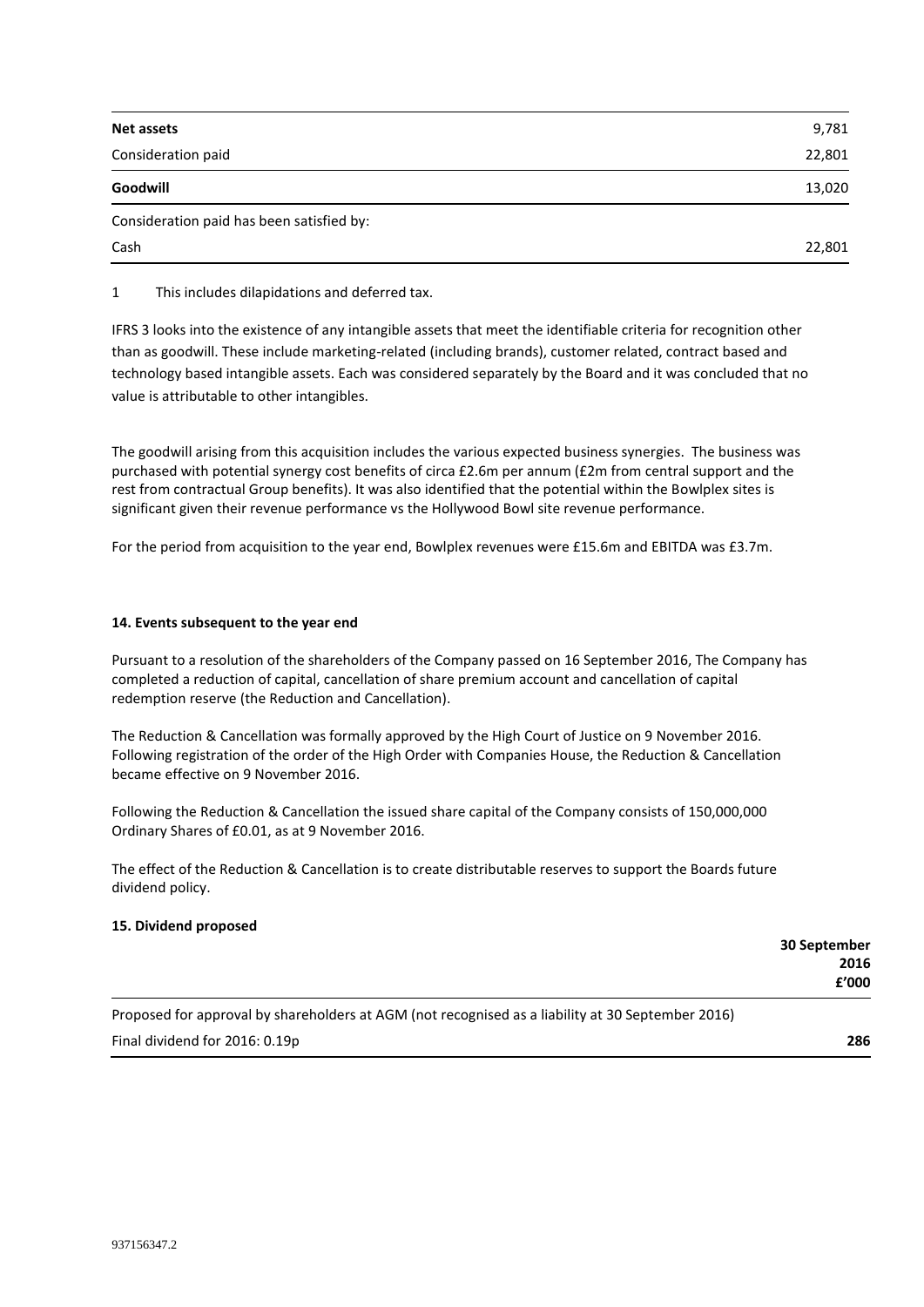#### **16. Related party transactions**

#### 30 September 2016

During the period Electra Partners LLP, an associate of Electra Private Equity plc charged a management fee of £98,000 to the Kanyeco Group.

The Kanyeco Group subordinated shareholder loan notes together with accrued interest of £72,935,000 owed to Electra Investments Limited and members of management of the Kanyeco Group, was acquired by Hollywood Bowl Group plc in exchange for share capital.

#### 30 September 2015

During the period Electra Partners LLP, an associate of Electra Private Equity plc charged a management fee of £105,000 to the Kanyeco Group.

The Kanyeco Group held outstanding subordinated shareholder loan notes together with accrued interest of £56,744,000 owed to Electra Investments Limited and members of management of the Kanyeco Group.

#### **Responsibility statement of the directors**

The following statement will be contained in the 2016 Annual Report and Accounts:

We confirm that to the best of our knowledge:

- the financial statements, prepared in accordance with the applicable set of accounting standards, give a true and fair view of the assets, liabilities, financial position and profit or loss of the company and the undertakings included in the consolidation taken as a whole; and
- the strategic report includes a fair review of the development and performance of the business and the position of the issuer and the undertakings included in the consolidation taken as a whole, together with a description of the principal risks and uncertainties that they face; and
- We consider the annual report and accounts, taken as a whole, is fair, balanced and understandable and provides the information necessary for shareholders to assess the group's position and performance, business model and strategy.

On behalf of the Board

**Stephen Burns Laurence Keen Chief Executive Officer Chief Financial Officer 13 December 2016 13 December 2016**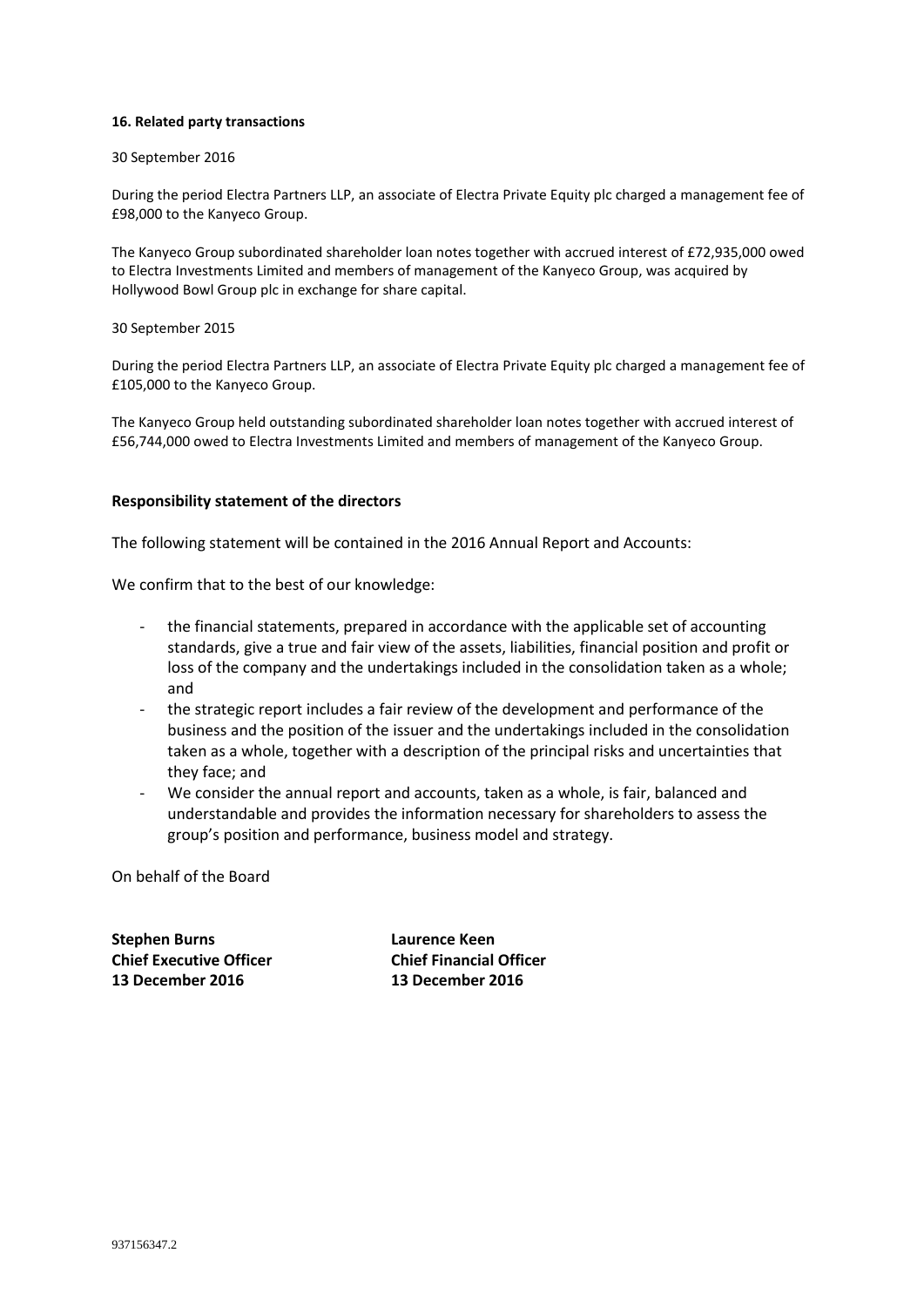### *EFFECTIVE RISK MANAGEMENT*

# **The Board retains ultimate responsibility for the Group's risk management framework and annually reviews the Group's principal risks.**

In order to gain a full understanding of the risk exposure of the Group we have reviewed each area of the business, and each member of the senior leadership team has classified the risk, taking into account the likelihood of their occurrence and the scale of the impact (both financial and reputational) on the business. Each department is responsible for evaluating current controls and drawing up plans to improve the controls and manage the risk where appropriate. Details of the risk and controls are recorded on the Group's risk register which is a working document and will be updated throughout the year and presented to the Board half-yearly.

The Board has carried out a robust assessment of the principal risks facing the Group, including those that would threaten the Group's business model, future performance, solvency and liquidity. The risk factors addressed below are those which we believe to be the most material to us in implementing our business model and strategy, and which could adversely affect the operations, revenue, profit, cash flow or assets of the Group. Additional risks and uncertainties currently unknown to us, or which we currently believe are immaterial, may also have an adverse effect on the Group.

| <b>Type of risk</b>                              | <b>Risk</b>                                                                                                                                   | <b>Potential effect</b>                                                                                   | <b>Mitigation</b>                                                                                                                                                                                                                                                                                                                           |
|--------------------------------------------------|-----------------------------------------------------------------------------------------------------------------------------------------------|-----------------------------------------------------------------------------------------------------------|---------------------------------------------------------------------------------------------------------------------------------------------------------------------------------------------------------------------------------------------------------------------------------------------------------------------------------------------|
| <b>Financial</b>                                 | Adverse economic<br>conditions may have<br>an effect on Group<br>results                                                                      | A decline in spend<br>on discretionary<br>leisure activity could<br>lead to a reduction<br>in profits     | The majority of sites are based in high footfall<br>areas that should stand up against a<br>recessionary decline. The Board continually<br>reviews its revenue streams for opportunities<br>to enhance the customer experience                                                                                                              |
| <b>Financial</b>                                 | Adversely impacted<br>by a failure to review<br>funding<br>arrangements when<br>they become due, or<br>a failure to meet<br>banking covenants | Covenant breach                                                                                           | The Group has considerable headroom on<br>current facility with gross debt significantly<br>below market opportunity for funding. We<br>prepare short-term and long-term cash flow,<br>EBITDA and covenant forecasts to ensure any<br>risks are identified early. Tight controls exist<br>over the approval for capex and expenses          |
| <b>Information</b><br>technology<br>/operational | Failure in the<br>stability or<br>availability of<br>information through<br>IT systems                                                        | Customers not being<br>able to book<br>through the website<br>or CCC, and inability<br>to collect revenue | Systems are backed up to our Disaster<br>Recovery Centre. The reservations system also<br>has an offline mode, so customers could still<br>book but the CCC and online booking facility<br>would be down. A back-up system exists for<br>CCC to take credit card payments offline. A full<br>audit process exists for offline functionality |
| <b>Operational</b>                               | Operational<br>business failures<br>from key suppliers<br>(non-IT)                                                                            | Unable to provide<br>customers with a full<br>experience                                                  | The Group has key suppliers in food and drink<br>with tight SLAs stated in contracts, with other<br>supplier options that know our business and<br>could be introduced if needed at short notice.<br>Centres hold between 14 and 21 days of food,                                                                                           |